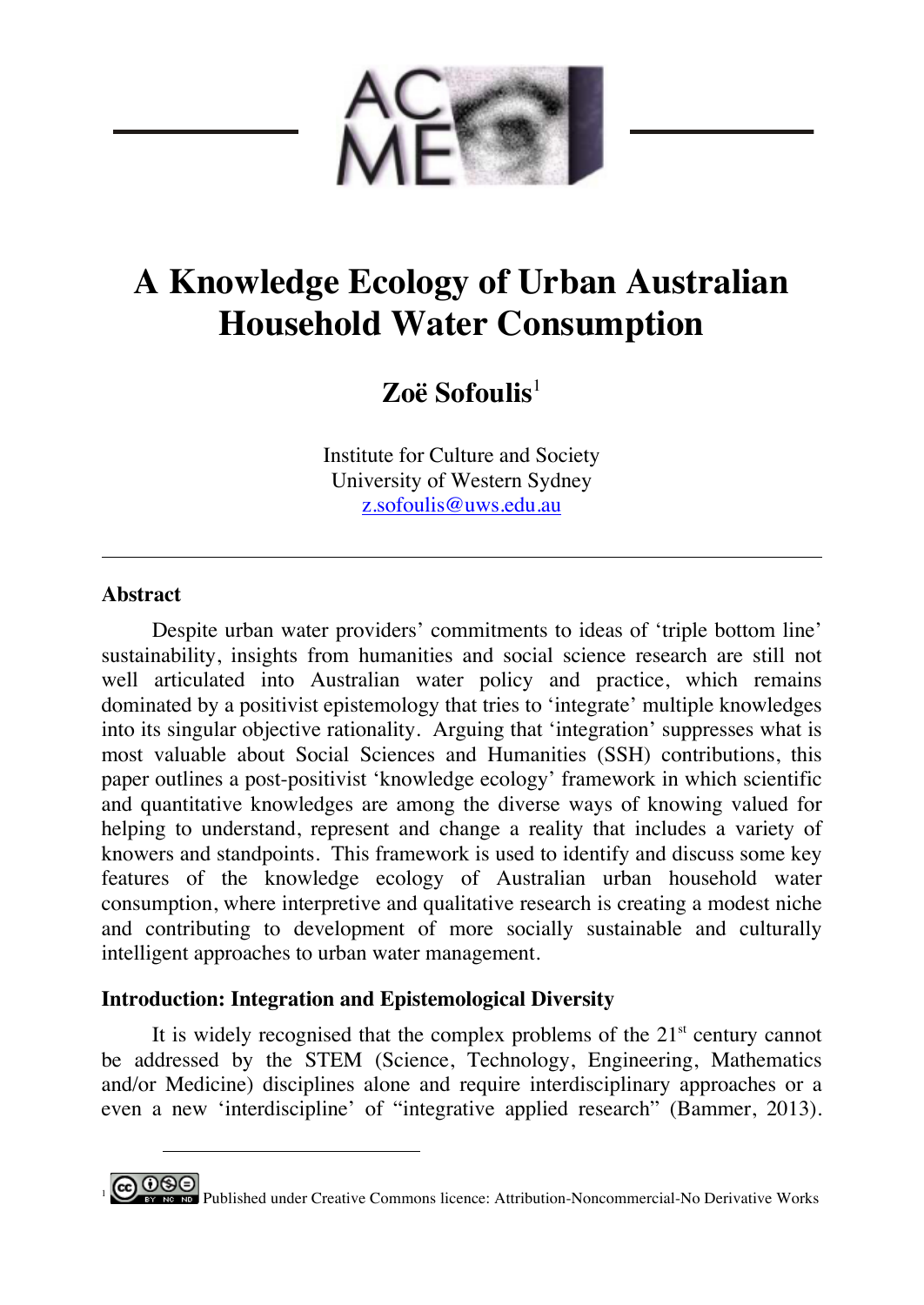Less readily acknowledged are the difficulties in establishing the respectful knowledge pluralism on which successful collaborative multi-disciplinary efforts depend, though these are hinted at in a recent response to the European Commission's new Horizon 2020 research programme:

Solving the most pressing societal challenges requires the appropriate inclusion of SSH [Social Sciences and Humanities<sup>2</sup>]. This can only succeed on a basis of mutual intellectual and professional respect and in genuine partnership. Efficient integration will require novel ways of defining research problems, aligned with an appropriate array of interdisciplinary methods and theoretical approaches. (Nowotny *et al.*, 2013, 26).

The implications – borne out in experiences of humanities and social science researchers on water – are that this basic condition of respect for social sciences and humanities is often lacking, and that SSH knowledge is too often 'integrated' into a science-centred framework without affecting the definition of problems, the questions asked or methods deployed. The notion of knowledge integration arguably expresses a "positivist perspective that knowledge is cumulative and hence the integration of knowledge is both possible and good" (Sharp *et al.*, 2011, 503).

Whilst many biosciences and geosciences have moved from reductionism to a complexity paradigm, discourse on water is normally "dominated by engineers as the discursive elites, united by one overarching paradigm that is based on Newtonian physics and underpinned by Baconian and Descartean philosophy" (Turton and Meissner, 2002, 11). This positivist science tends to produce an epistemological monoculture by validating only knowledge that can fit within its own paradigm: quantitative and supposedly objective data. Epistemological pluralists and interpretive researchers find ourselves most at odds with positivists on issues touching on cultural norms – like 'demand management', itself a positivist concept (Sharp *et al.,* 2011, 504) – for "positivist researchers seek to achieve a 'scientific' ideal of objectively standing outside the policy under investigation, whereas for post-positivists their positionality is one consideration that contributes to the development of their methods and their narrative" (Sharp *et al.*, 2011, 502).

Alternatives to a positivist idea of 'integration' include Pohl's (2005) notion of "interrelating interdisciplinary research" advocated by Sharp *et al.* (2011), and the idea of a 'knowledge ecosystem' or 'knowledge ecology', mobilised here to frame a description of relationships among different knowledges in and of metropolitan household water consumption. Sharing concerns with how to more effectively bring different knowledges together, I start with the working definition

 $\overline{a}$ 

<sup>&</sup>lt;sup>2</sup> 'SSH' in Europe corresponds to HSS (Humanities and Social Sciences), used in some British reports, while in Australia HASS (Humanities, Arts and Social Sciences) is the more usual term.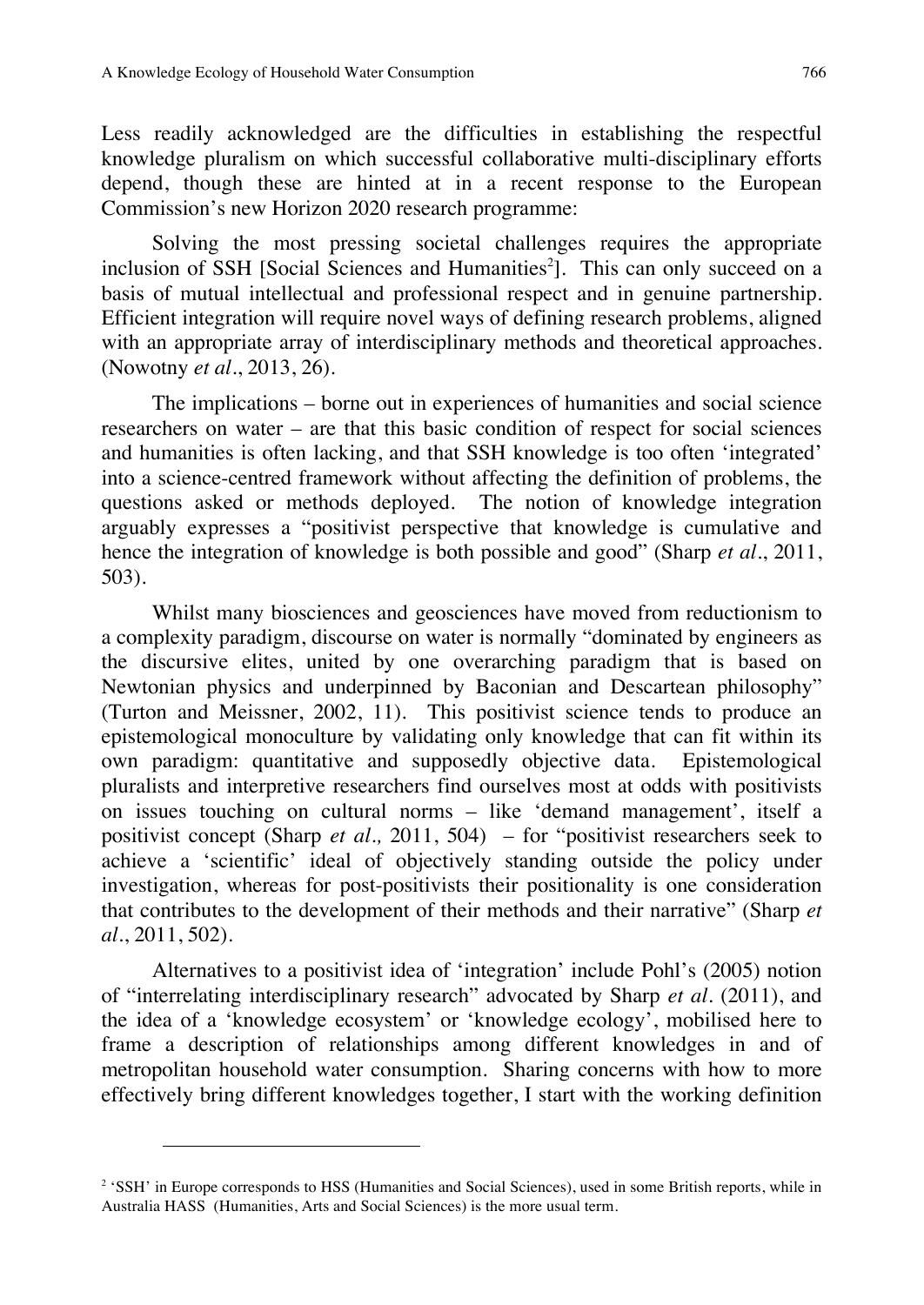of a knowledge ecology developed in the "Knowledge Ecologies Workshop" project with Amanda Third, Philippa Collin, and Sky Hugman: "a heterogeneous, dynamic, open-ended system in which diverse knowledge paradigms, disciplines, modalities, specialities and localities find their niches; co-evolve and form adaptive and contingent assemblages; and feed on, compete, collaborate and exchange with one another to consume and produce knowledge resources" (Sofoulis *et al.*, 2012, 10).

Concepts of knowledge ecologies are mainly discussed in an interdisciplinary strand of management theory that applies key ideas from ecosystems science, systems theory, and new media theory to understand and facilitate productive knowledge flows within and outside organisations. The idea also emerges from postdualistic, neomaterialist and systems-oriented approaches that form part of my humanities background (Anderson and Braun, 2008; King, 2012). In contrast to the positivist ideal of a cumulative, objective and unitary knowledge, a knowledge ecology framework presupposes that knowledges (including the 'objective') are partial, plural and situated (Haraway, 1988). The knowledge ecology concept is therefore relevant to debates about new configurations of university knowledge in the information or knowledge economy, especially "mode 2" research (the term by which Gibbons *et al.*, 1994, describe research with extra-academic partners, driven by practical concerns rather than pure curiosity).

This paper is an experiment in taking the metaphor of a knowledge ecology literally and applying an ecosystems analysis framework to the field of household water consumption, as seen from my knowledge niche as an Australian cultural researcher. In describing an ecological system, an ecosystems scientist would first consider the biotic factors – the living components – and the abiotic, or non-living elements, including features like sunlight, climate, and hydro-geography. They would then examine the interactions between the living and non-living elements, and those amongst the different kinds of living entities, including 'food chains' and cooperative or competitive relations across species and orders. Completing the description would be a consideration of the inputs and outputs exchanged across ecosystem boundaries, and evolutionary factors that lead to change in the system components over time (see Table 1, Column 1).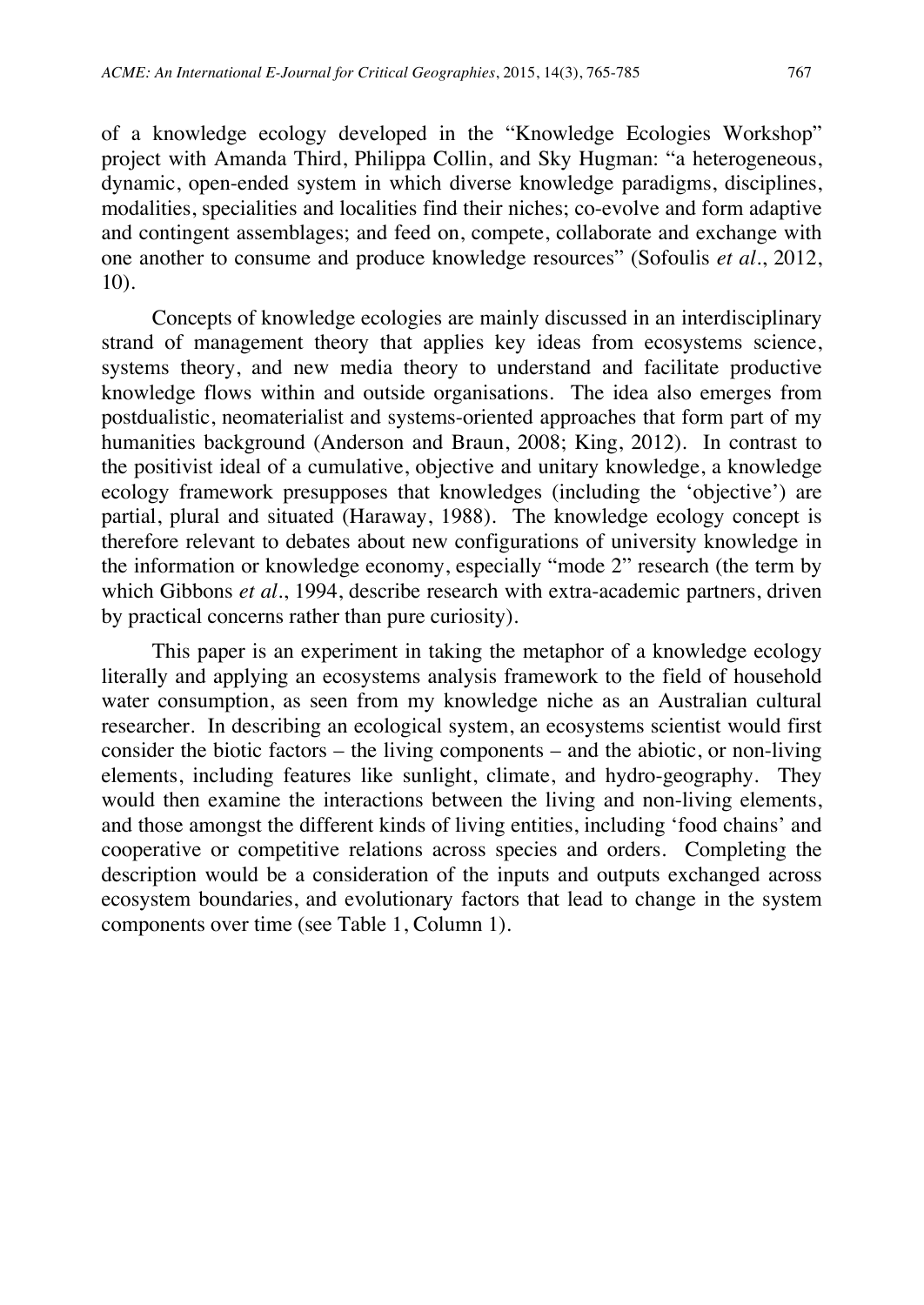| <b>ECOSYSTEM</b>                                    | <b>KNOWLEDGE ECOLOGY</b>                                                                    | A KNOWLEDGE ECOLOGY<br>OF HOUSEHOLD WATER<br><b>CONSUMPTION</b>                                                                                                                                            |
|-----------------------------------------------------|---------------------------------------------------------------------------------------------|------------------------------------------------------------------------------------------------------------------------------------------------------------------------------------------------------------|
|                                                     |                                                                                             | (Urban Australia)                                                                                                                                                                                          |
| 1. Biotic (living)<br>factors                       | Knowers and actors<br>Knowledge modalities                                                  | Quantitative: water experts,<br>economists, market researchers<br>and psychologists. Qualitative:<br>social scientists, cultural<br>researchers, householders.                                             |
| 2. Abiotic<br>(non-living)<br>factors               | Policy settings and resources<br>Policy climate, landscape                                  | Science-dominated, neoliberal<br>emphasis on efficiency and<br>customer choice. Jobs, funds,<br>research infrastructure for<br><b>STEM not HASS.</b>                                                       |
| 3. Interaction<br>of biotic with<br>abiotic factors | Knowledge/Power/Resources<br>Dynamic interactions,<br>distributions                         | HASS - over 50% of Australia's<br>researchers; STEM get 95% of<br>government research funds.<br>STEM experts define questions,<br>scope and collaboration<br>paradigms even for 'social'<br>research.      |
| 4. Interaction<br>among biotic<br>factors           | Relations between knowers,<br>knowledges, knowledge<br>practices<br>Models of collaboration | 'Integration' rather than co-<br>creation: water authorities feed<br>on 'social data' providers who<br>depend on their funding.<br>Dangers: positivist<br>monoculture, culturally<br>unintelligent policy. |
| 5. Inside $\&$<br>outside system<br>boundaries      | Boundaries, translation,<br>sources, contributions beyond<br>overt, covert, unacknowledged  | Some STEM experts claim to<br>do 'social' research. Home life,<br>'barbeque conversations'-<br>sources of social intelligence for<br>technical water managers.                                             |
| <b>6. Evolution</b>                                 | Evolution of new or improved<br>knowledge ecologies                                         | DIY networking of social water<br>researchers. Emergent new<br>generation of engineers with<br>interdisciplinary backgrounds.<br>Systems thinking.                                                         |

**TABLE 1: Knowledge Ecology Matrix**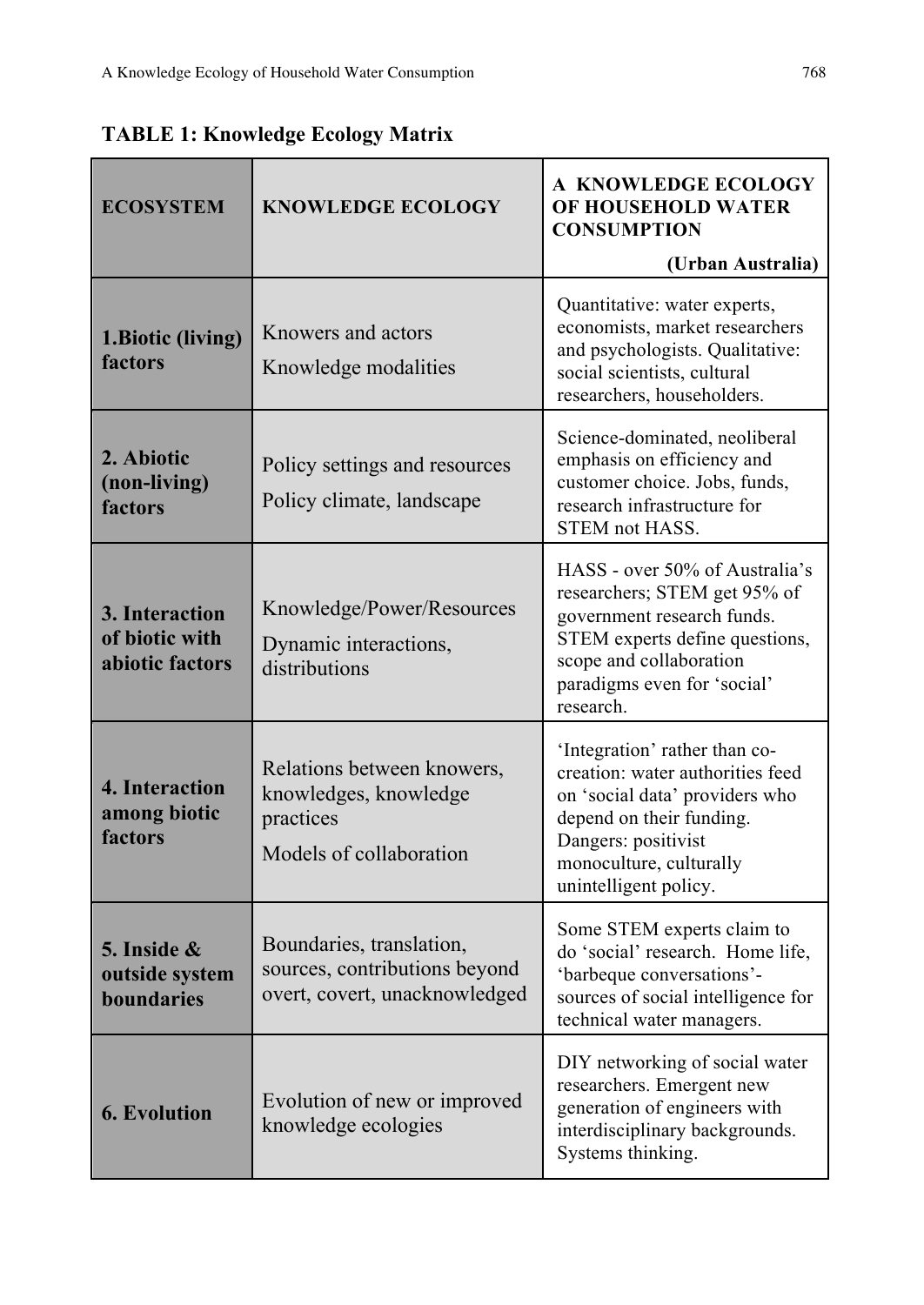The experiment starts with the analogy between the 'living' ecosystem components and communities of knowers and their knowledges (See Table 1, Column 2). First it will describe the main 'species' of knowers and knowledges, then identify salient features of the research environment, such as the policy climate, research funding priorities, and other enablers of research, such as research networks and institutes. Crucial to a knowledge ecology analysis are questions about interactions of 'biotic' and 'abiotic' factors, that is, how are resources ('abiotic factors') distributed amongst knowers ('biotic factors')? The third step of the description therefore asks: What are the politics of knowledge in a particular context of knowledge practice? The ecosystems terminology of food chains (such as predator/prey relationships, parasitism) can work surprisingly well for looking at interactions among and between communities of knowledge practitioners, though here, the fourth section concentrates on relations between water authorities, social and cultural researchers, and household water users. Analysis of the systems dynamics of how different knowledge communities and knowledge ecologies protect, open or deny the existence of borders to knowledge flows (Section 5), and the identification of sources of innovation and emergent new knowers and knowledges that can prompt evolution (Section 6), complete the knowledge ecology description.

These six sections demonstrate steps in an heuristic method rather than stages of an argument. My overall point is that policymakers, water managers and researchers involved in setting research funding priorities, or co-creating, sharing and distributing knowledge resources, would do well to undertake a comparable analysis of their own knowledge niches, with special attention to knowledge/power relations and epistemological diversity, in order to arrive at a better starting point for harnessing different knowledge contributions to solve urgent common problems. This would contrast with the positivist 'integration' approach where, typically, STEM researchers "get their whole project up and running and funded and … then they say, 'Now, of course we need a bit of social science*'"* (quotation from interview with a social researcher, in Sofoulis, 2011a, 42-43). To counter the fantasy of seamless knowledge integration, this paper emphasises some of the difficulties and constraints SSH researchers face in the knowledge ecology of household water.

What follows did not begin as a knowledge ecology analysis; rather, the ecosystems template is used to marshal key observations, findings and conclusions from earlier research: interview and diary studies of householders (Sofoulis, 2005; Allon and Sofoulis, 2006; Sofoulis and Williams, 2008; Sofoulis, 2011b) and interviews and document analysis of corporate and government urban water management (Sofoulis *et al*., 2007; and especially Sofoulis, 2011a; Sofoulis, 2011b), as well as questionnaires and interviews with social and cultural researchers on water (Sofoulis, 2011a, Humphry *et al.,* 2011). Further input comes from participating over the last decade in a number of gatherings of water researchers from technical, scientific, social and cultural areas, some of which I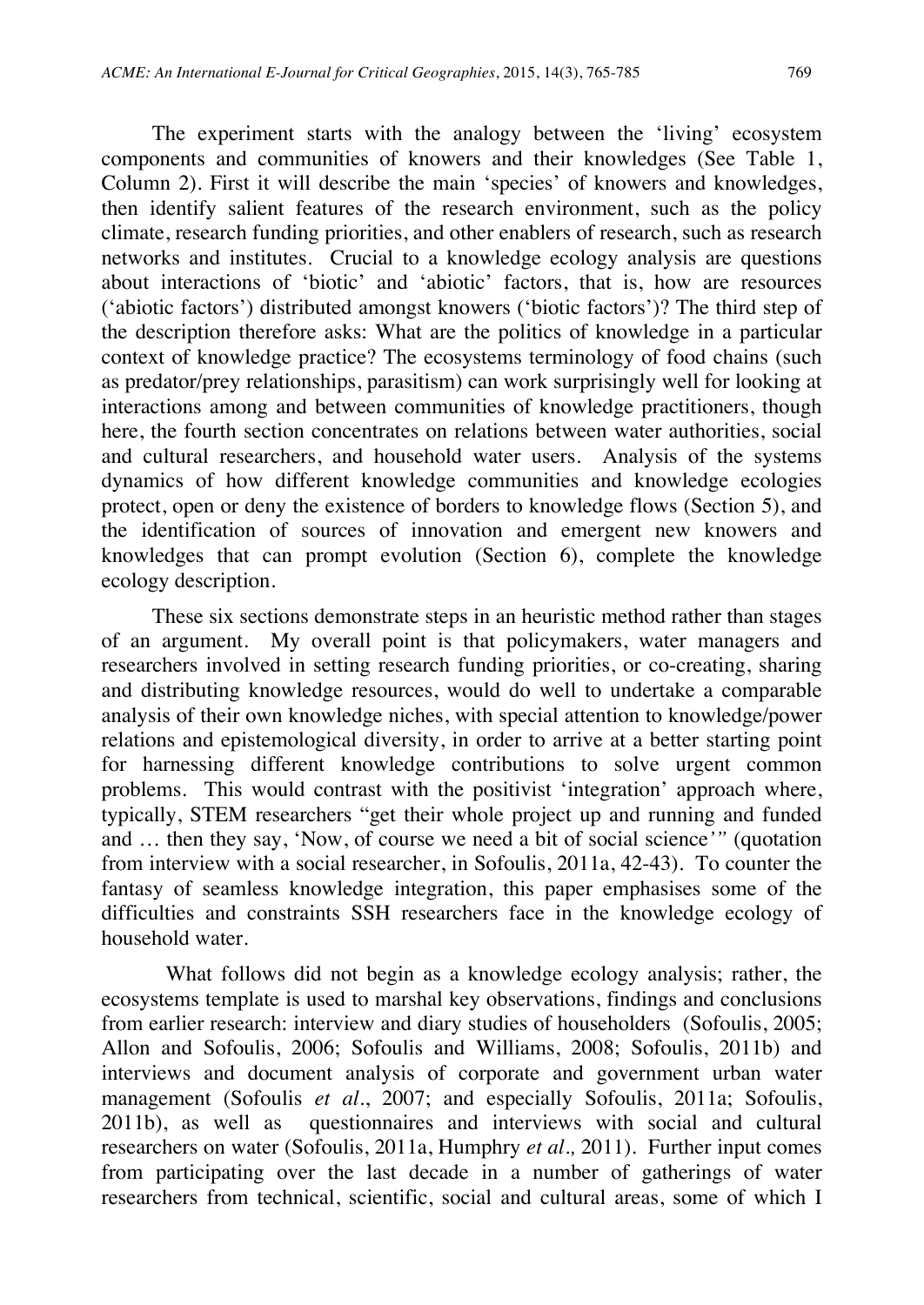helped organise, including the 2012 conference *Tapping the Turn*, source of other papers in this special issue.

#### **1. Biotic Factors: Species of Knowers and Knowledges**

The growing difficulties of managing water provision in a complexly changing world have led urban water authorities to become increasingly concerned with water's social and political dimensions, including making demand management interventions at the household level. Scientists, engineers, water planners and technocrats have been the dominant knowers in the knowledge ecology of metropolitan household water *supply* for over a century. Their expansion into the field of managing residential *demand* was accomplished more by extension of technocratic logic than by building the knowledge base with experts on the politics, sociology and cultures of consumption. Frank Fischer finds that the technocratic approach is undergirded by the "basic positivist principle that mandates a rigorous separation of facts and values", and tends "to see technical solutions as applicable to most social and cultural situations" (Fischer, 2000, 18). By avoiding values and seeking objective, factual and evidence-based accounts, technocrats aim at "moving as many political and social decisions they can to the realm of administrative decision making, where they can be redefined and processed in technical terms" (Fischer, 2000, 18). For example, the complex social, technical/infrastructural, aesthetic and environmental values that shape water consumption practices are reduced to the quantitative measure of household 'demand', which then is to be efficiently 'managed' (Sofoulis, 2005, Allon and Sofoulis, 2006, Sharp *et al.*, 2011, 504).

Household water consumption, in the technocratic view, can be reduced by efficient devices (such as low-flow shower heads) and behavioural change (such as turning off the tap when brushing teeth). Behaviour of the human subcomponents is adjustable by information inputs that produce changed attitudes and encourage 'green' consumer choices, according to the 'ABC' (Attitudes-Behaviour-Choice) model favoured by technocrats across the natural resource and climate change sectors (Shove, 2010). Large-scale questionnaire surveys that produce statistically analysable results for comparatively low financial outlay are preferred, though occasionally there are funded small scale case studies of household water consumption using such qualitative methodologies as water diaries and ethnographic methods (see other papers in this issue, and Allon and Sofoulis, 2006; Sofoulis and Williams, 2008; Head, 2008).

A distinctive feature of this knowledge ecology of household water consumption is the imbalance between the kinds of knowers and knowledges most often brought to bear on this topic (water experts, positivist and quantitative social scientists, and psychologists), and the kinds of knowledge practitioners and practices that potentially offer the keenest insights into the meanings and dynamics of change in everyday household water practices (householders, qualitative and interpretive social and cultural researchers, ethnographers and sociologists).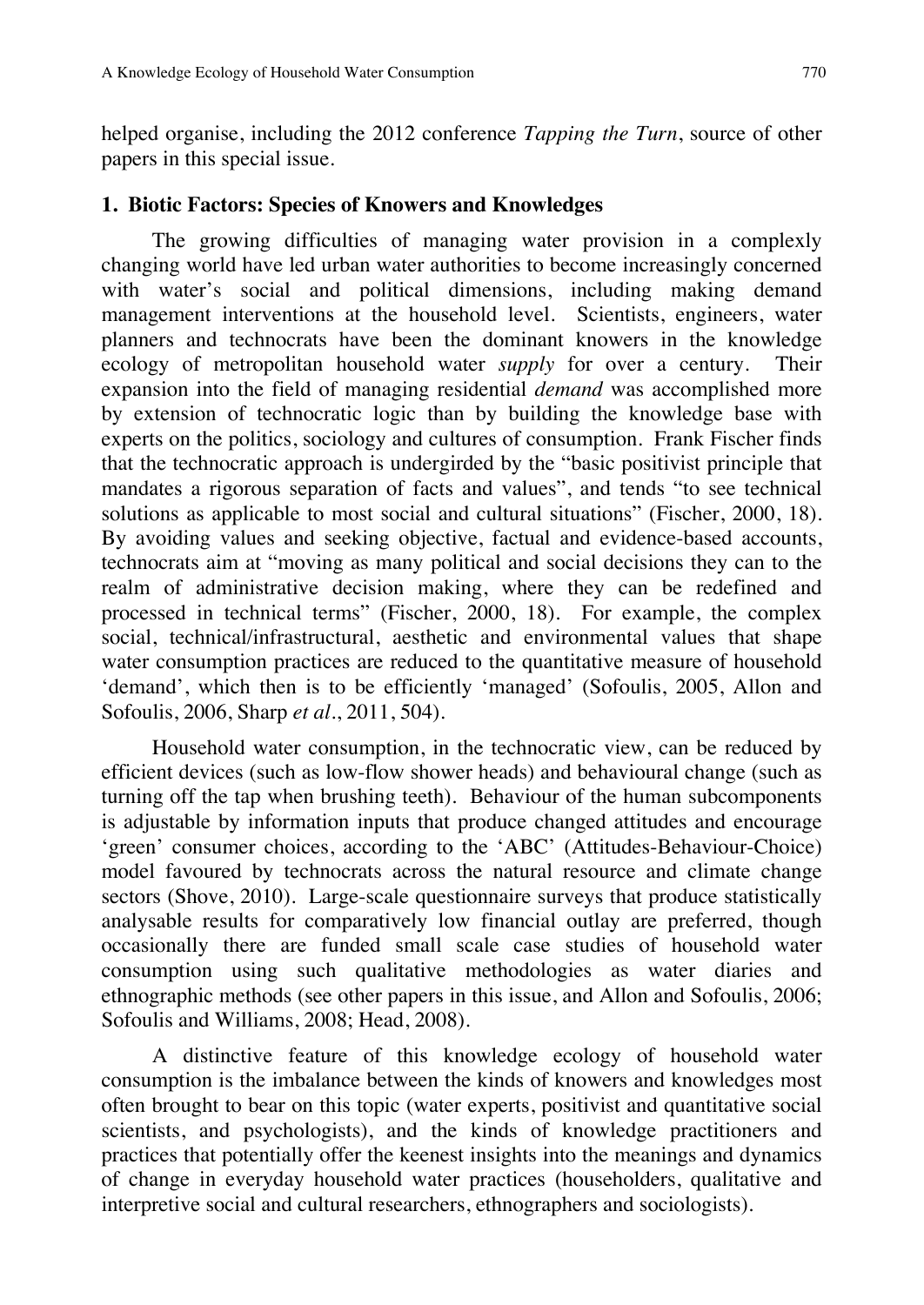STEM experts remain the dominant varieties of knowers in the knowledge ecology of household water *consumption*, aided by the economists, statisticians, and consultant market researchers, psychologists and demographers who create social and economic data. Volumetric information about household consumption is obtained via the water meter, a device designed to be read by technicians, though as part of the shift from 'the customer' to the 'Resource Man' (Strengers, 2013), new smart meters provide householders more legible details of volumes and uses in near-real time. Vital roles are played by the accountants and programmers who link consumption data to billing.

Much research that purports to address the *social* dimensions of water goes no further than *individual* consumer behaviour, or more precisely, some notional 'average' of statistical aggregations of individual survey responses on socioeconomic status variables and behavioural intentions (Sofoulis, 2011b). Social change is expected to happen arithmetically through the incremental accumulation of individual psychological changes, as confidently voiced by one water demand manager: "How do you bring about change in the thinking of a community? By getting a whole lot of individuals to think differently about something." The ABC model subordinates as mere "factors" affecting individual psychology (Shove, 2010, 1275) the historical, infrastructural, cultural, sociotechnical, political, capitalist, social justice, environmental, intergenerational and ethical considerations that qualitative researchers would call on to explain why water is 'demanded' and used in different ways by people of different times, places, wealth and cultural affinity.

The social is meta to the individual and comprises interactions among actors in a field or network of sociality that frames those interactions (for example, kinship networks, formal and informal organisations, faith traditions). Scaling down the social to the individual makes these interactions, and hence the social dimension, disappear, while extrapolating up from the individual forms merely a population, not a society. That is, to focus on the individual psychology of consumption is to target precisely where the social is not. A genuine integration of SSH perspectives might generate for water managers a more "culturally intelligent" (Ang, 2011) picture of consumers and consumption. New research questions and policy directions arise from the recognition that people are not isolated individuals but members of communities who share material ways of life, whose resource consumption practices are in large part based on available infrastructures and collective decisions and conventions rather than individual deliberations and choices. Change strategies could focus less on propagandising 'green' consumers, and instead try starting different conversations, forging new connections, enacting different practices and collectively changing ways of living.

'The household' gets caught in the confusion between individual and societal levels. Market surveys target individuals but water consumption is metered at the level of the *property*, often taken as a proxy for the social unit of the *household*. Some water companies receive detailed property data – a carry-over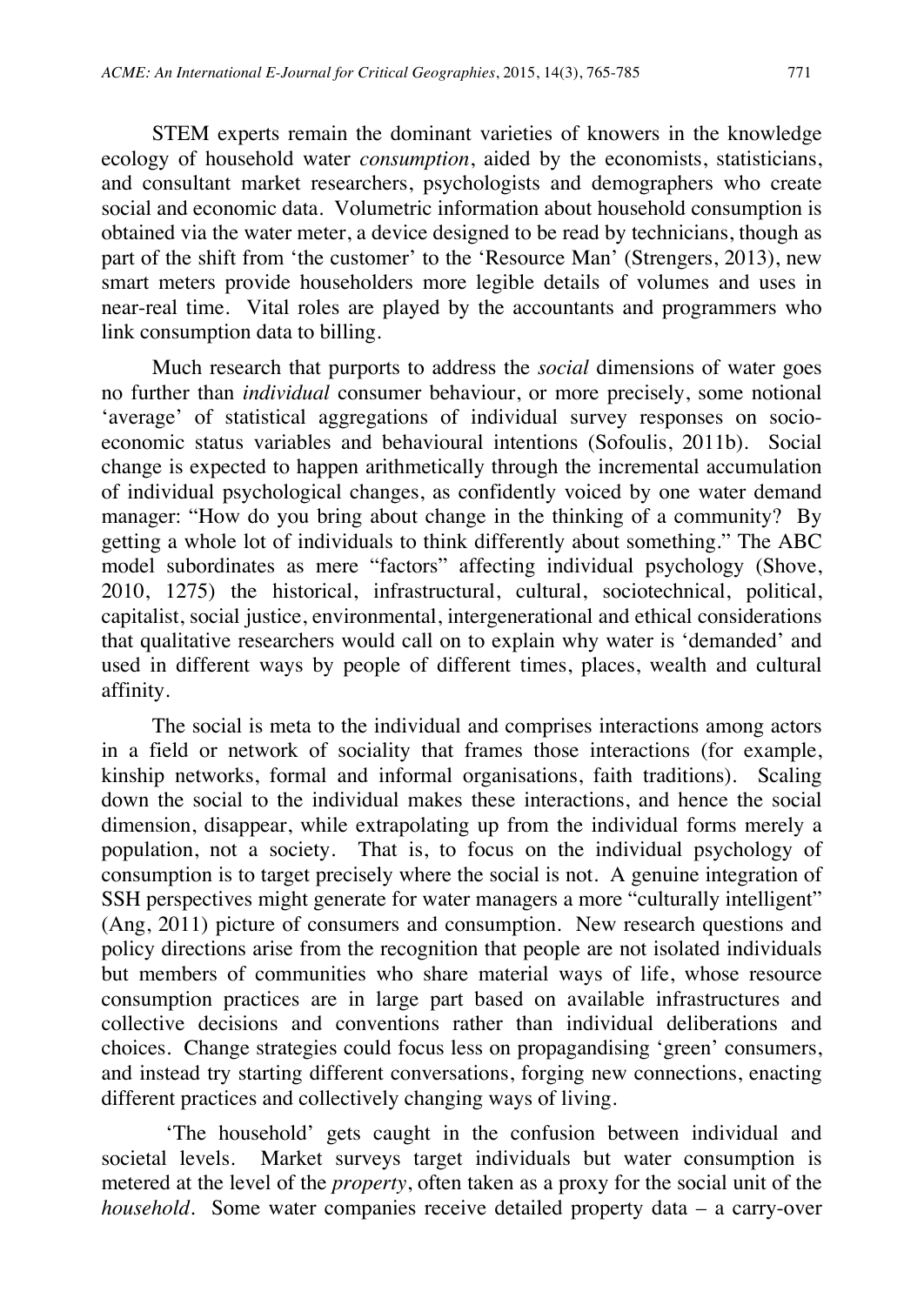from when water services were bundled with property rates – and can correlate this with consumption data and rainfall, temperature and storage measures. However, they lack the datum most salient for predicting demand management: the number of inhabitants. 'Average' water consumption figures are approximated by such means as dividing the overall city residential consumption volumes by the estimated total population (or in some cases, number of households) over a certain period, with average litres per capita per day being one measure, as used in Brisbane's *Target 140* [litres] campaign, specifying the desired daily consumption during drought.

This reductionist view pictures the household as a service site and unit of metered consumption, populated by average individuals with average consumption, when it is more like a multicultural assemblage (Sofoulis, 2011b, 802), a mini ecosystem. One engineer involved in sustainability expressed dissatisfaction with this approach: "our database is households, but the people who use water are individuals, and they're in very different spaces in the house"; he cited the watersaving parents compared to "the lazy son who empties the tank" and the daughter who "uses twenty-five thousand towels*"*. As Lahiri-Dutt points out, categorising the household as "the lowest unit of production, consumption and decisionmaking" denies basic and almost universal social facts that "in most cultures men and women, often supported by children, do different work, have different access to resources and different areas in which they can make decisions and exercise control" (Lahiri-Dutt, 2006, xxx).

The household literally is a multiculture in families with migration heritage, whose different generations of members may have experienced quite different kinds and phases of water provision. Such families hold "practice memories" of life where expectations of infrastructures were different; these memories "represented a source of adaptive capacity on which they could draw" to change practices during drought in suburban Australia (Strengers and Maller, 2012, 6). The picture of the 'average' household is also contested by UK researchers Medd and Shove (2007), who found that households of matched size conforming to 'average' water consumption figures used water quite differently, while Browne, Medd and colleagues (Browne *et al*., 2012; Pullinger *et al*., 2013) identified several "clusters" of household water practices – numbers of households across a medium-large scale study who were found to use comparable amounts of water for much the same purposes and with similar rationales.

The largest category of people who know about household water consumption are householders themselves, experts in the social norms and cultural meanings around water use as part of everyday life and domestic routine. This expertise traditionally counts for little compared to that of the water experts, but is valued in post-positivist social and cultural research.

Philosopher and cultural historian of mathematics Ian Hacking found that with the rise of social statistics as a tool of governance, population data was often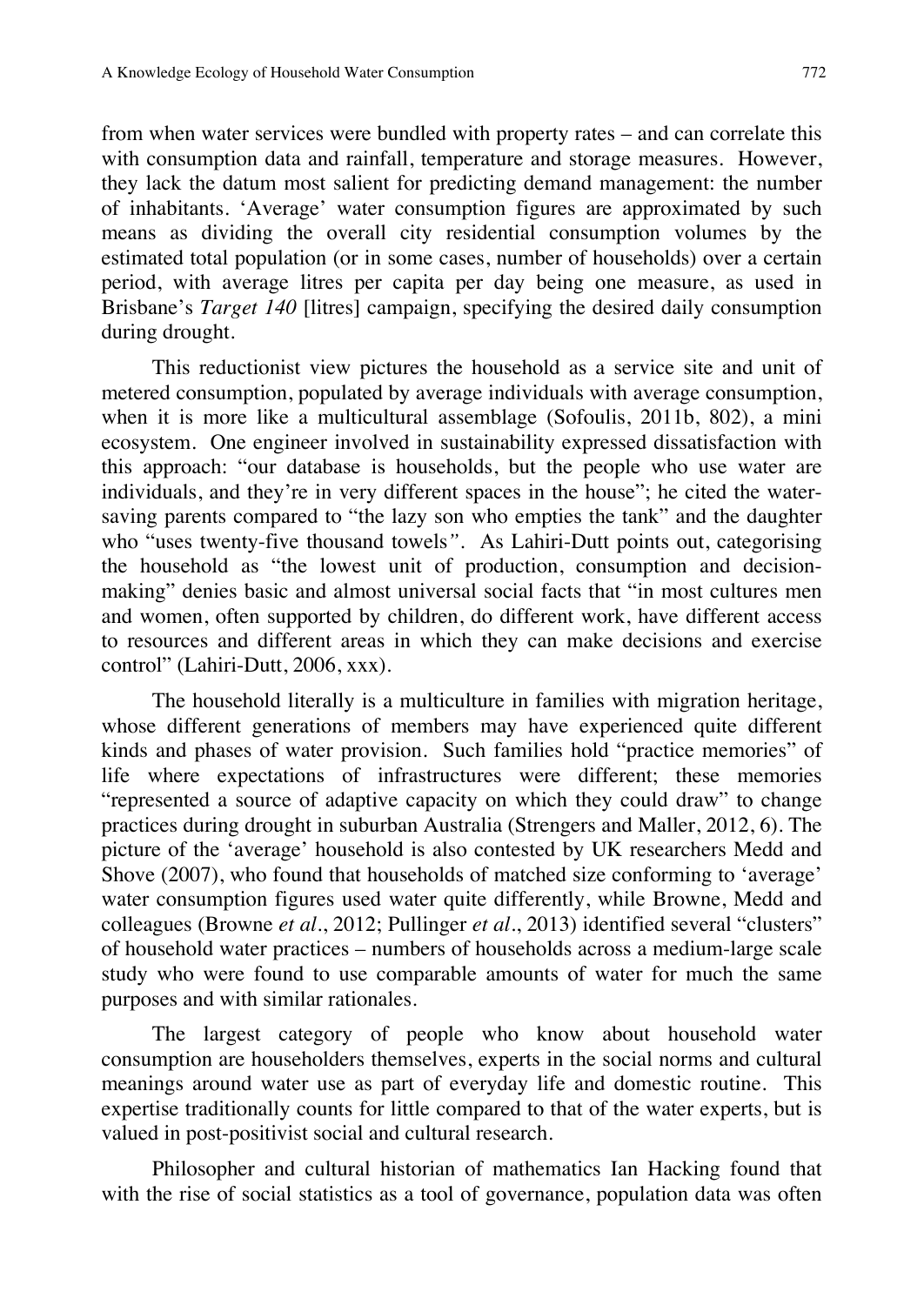presented to give the effect of "statistical laws that look like brute irreducible facts", masking how those facts were constructs that "could be noticed only after social phenomena had been enumerated, tabulated and made public" (Hacking, 1990, 3; Sofoulis, 2011b, 98). Such quasi-facts appeal to technocrats as they seem value-free. By ignoring or dismissing as irrelevant any commentary and responses that fall outside a survey's multi-choice options, positivist social researchers preserve their control over the field of data and the inventory of variables over which their statistical methods can be exercised. Post-positivist cultural researchers, by contrast, tend to be more interested how people experience the social (and sociotechnical) world as meaningful, in all its mess, ambivalence and contradiction.

As Fischer (2000, 19) describes the differences, "positivists tend to construct explanatory models that implicitly *impute* assumptions and value judgments to them", whereas interpretive researchers seek to "get *inside* the situation" from the actor's point of view (emphases in original). Research subjects are treated as experts (or at least intelligent participants) in their own cultural and social worlds, capable of generating and expressing meanings that can be directly quoted and do not need statistical aggregations, averaging and predicting of results according to some hypothetical 'social law' in order to be considered valid evidence. A water diary, for example, is a record valued for being person-, place- and time-specific: a case study allowing glimpses inside domestic water culture.

Sharp and her colleagues found it "unattractive" and unworkable to integrate positivist and post-positivist approaches to demand management, but acknowledge both were necessary, since planning would be impossible without tools for assessing future human and environmental needs, while "without postpositivist science to highlight and question the values embedded in those concepts and models we could become frozen in a static set of values with limited ability to revise and reform to suit changing circumstances or understandings" (Sharp *et al.*, 2011, 513)

#### **2. Abiotic factors: Research Climate and Resources**

Climate, soil type, geomorphology, sunlight, winds, tides, water: these abiotic factors determine what kinds of life may survive or thrive in a particular ecosystem. Equivalents for a knowledge ecosystem include the policy climate that results from shifting and sometimes contradictory international and domestic pressures, as well as research priorities, freedom of knowledge circulation, and basic funding available for different kinds of knowledge production. Australia's water policy climate was shaped by an unfortunate synchronicity in the early 1990s, when principles of triple bottom line sustainability (considering social and environmental costs and benefits along with economic ones) were being taken up by some government departments of natural resources just as the nation was enthusiastically embracing Thatcherite neoliberalism and the associated sell-off, privatisation or corporatisation of what had until then been publicly owned utilities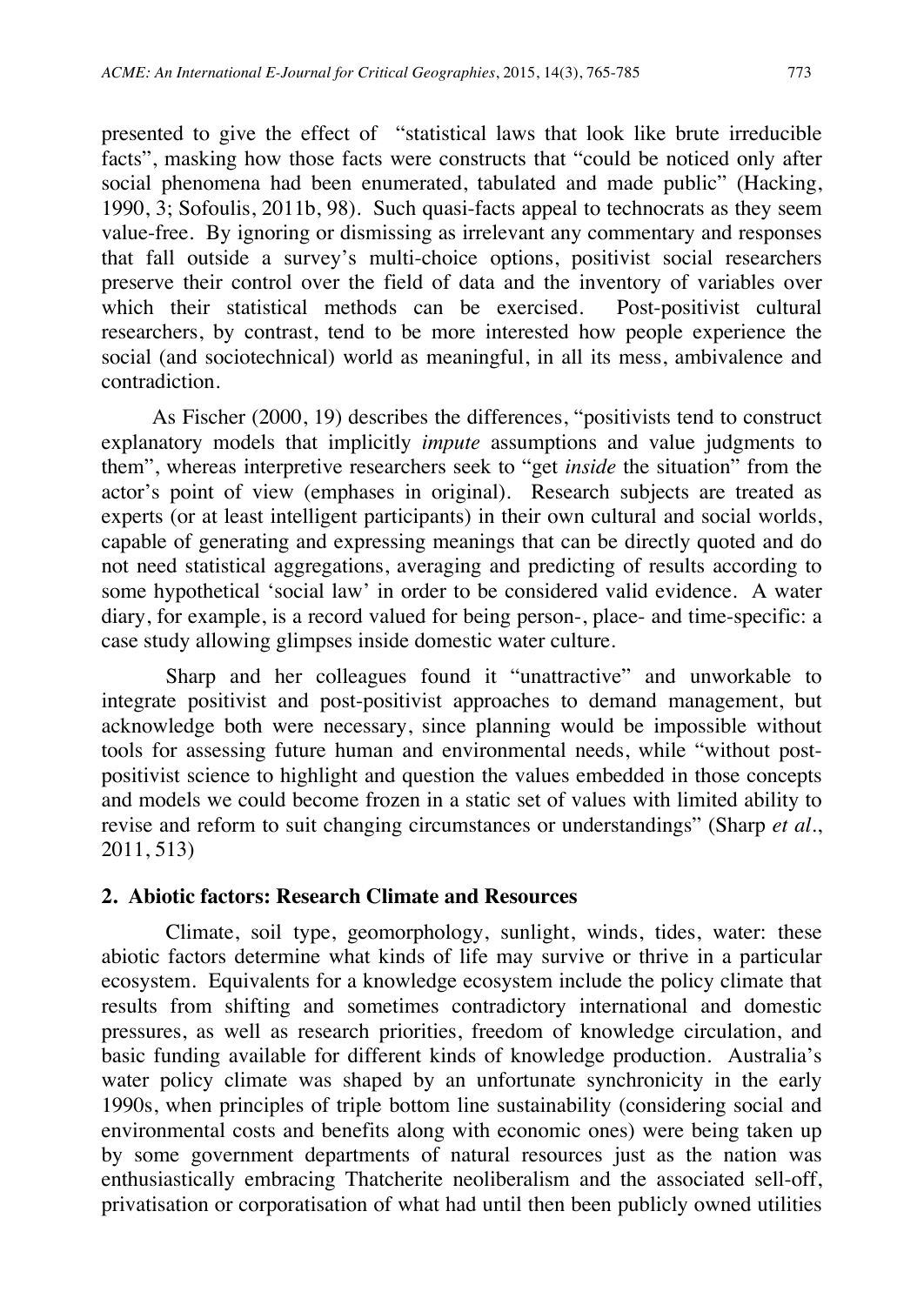(Syme and Hatfield-Dodds, 2007). In water policy, concerns about social justice and equity were marginalised in favour of customer choice and technical efficiency (Syme and Hatfield-Dodds, 2007, 18). The result is that most Australian governments and policy makers seem to hold a "double bottom line" view of sustainability (Sofoulis, 2013), preoccupied with the marketisation of water, accepting limits as dictated by 'the science' and environmental protection regulations, and reducing 'social' sustainability to the customer's 'willingness to pay'. Australia's national research priorities reflect this market bias. A decade of struggle by Australian learned academies to expand the priorities beyond STEM topics and introduce a priority related to HASS fields has so far been only partly successful, with the latest iteration sporting a new economics priority instead (Department of Industry, 2013).

Many STEM communities acknowledge that scientific and technological expertise is insufficient to address complex  $21<sup>st</sup>$  century problems: "Natural sciences should no longer dictate the Earth system research agenda; social sciences will be at least as important in its next phase", declared the editors of *Science* (W.V. Reid *et al.*, 2009, 245). So while higher levels of government may hold the "double bottom line", a more holistic understanding of sustainability and its social dimensions prevails amongst scientists and other researchers, amongst environmentalists, in some local governments, and, importantly, in water companies whose professionals actively participate in research and scientific communities. These trends create favourable 'microclimates' and 'niches' receptive to and supportive of SSH research on water.

#### **3. Biotic and Abiotic Interactions: The politics of knowledge resourcing**

It is possible for discussions about knowledge integration or the virtues of interdisciplinarity to proceed as though all disciplinary knowledges held equal status, value and potency. Similarly, the idea of a knowledge 'ecosystem' may be used to invoke a diversity of knowledges while overlooking the resource differentials between them. Large disparities between the status and funding of the STEM disciplines compared with SSH are the politely ignored "elephant in the room" in discussions of interdisciplinarity and innovation, according to one Australian report (Spoehr *et al.*, 2010, 13; see also Sofoulis 2011a, 41). A 2010 summary of Australian research funding statistics indicated that STEM fields, including health, attract 95% of available government research funds, while over half of Australia's researchers compete for the remaining 5% meted out to HASS fields (ABS, 2010, 12-13; Sofoulis, 2011a, 4 and Appendix B). Ideally, every discipline might be equal, but in funding reality, positivist, data-driven sciences benefit most from this maldistribution of resources. One senior water research manager informed a *Cross-Connections* workshop that of the approximately \$400 million spent annually on water research in Australia, he had calculated a mere \$5M -\$10 million, or around 2%, went to social research.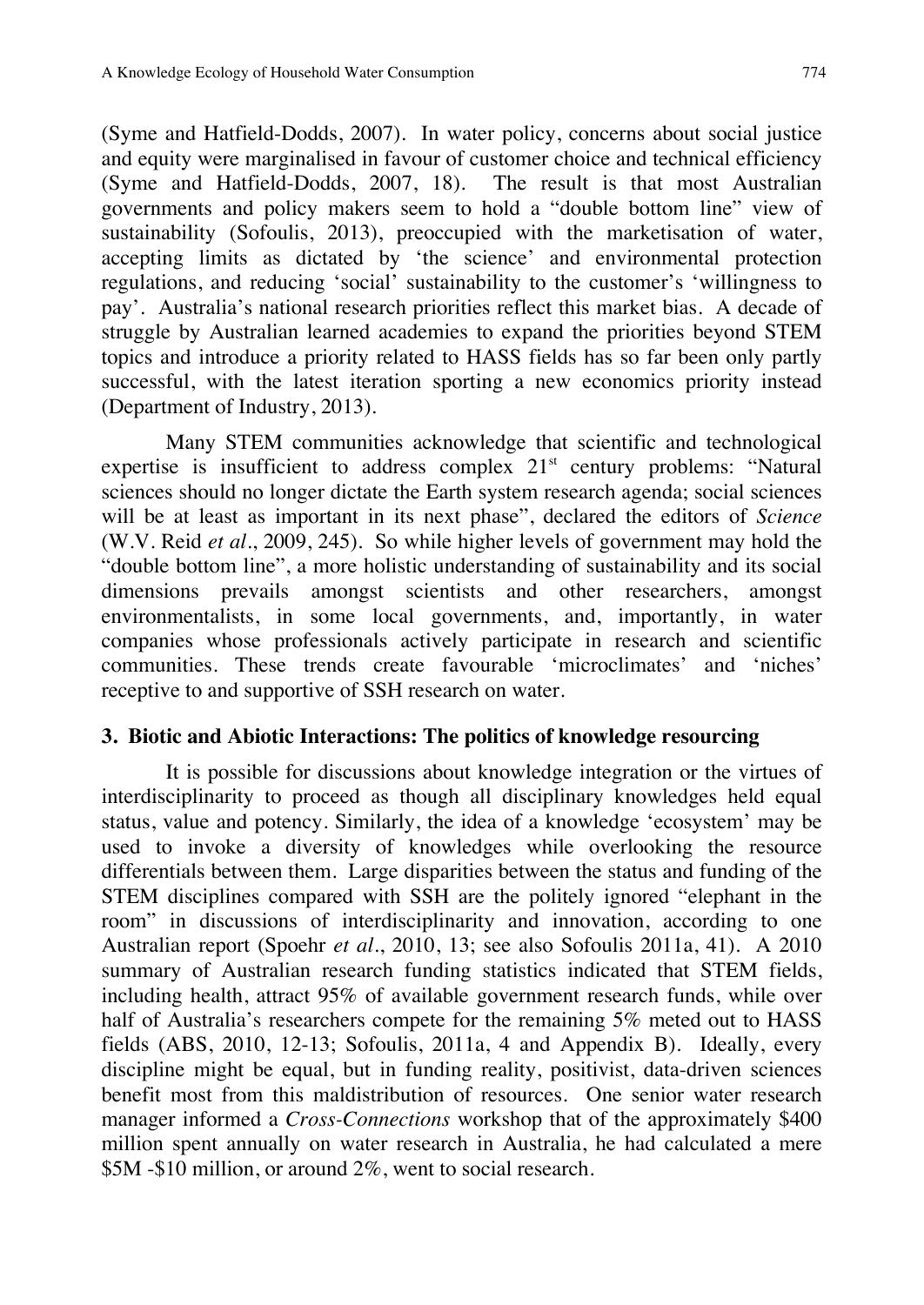Data is a knowledge resource equivalent to an 'abiotic' element – not quite knowledge but necessary for its existence. Unequal access to household water consumption data is another notable characteristic of this knowledge ecosystem. Water companies accumulate what one insider described as a "scary" amount of data about properties, consumption, and consumer attitudes, but do not employ social or sociotechnical or statistical researchers to interpret this data in nonvolumetric terms. Many classify such data, along with the findings of commissioned social research, as "commercial in confidence", which prevents it circulating in public or amongst social researchers, though water companies circulate it amongst themselves as "grey literature". Social researchers like Thornton and Reidy (this issue) who want to correlate qualitative evidence of water practices with volumetric data may have to go through many hoops to access the data, or collect tiny bits of it in close cooperation with householders (see Lahiri-Dutt, this issue; Lahiri-Dutt and Harriden, 2008; Harriden, 2013).

These lop-sided distributions of resources mean uneven flows in knowledge and funds amongst the varieties of experts and researchers interested in household water consumption, which in turn affects relationships and interactions between communities of knowers in this ecology. For example, the research funding and organisational resources available to industry and STEM university and government water researchers means they have the funds and facilities to host interdisciplinary gatherings and collaborations, and the power to define the terms under which SSH researchers can participate. A small example is how industry rates charged for peak national water conferences can exceed the annual travel allowance of many humanities academics.

Most water research funding appears to be allocated on the basis of  $20<sup>th</sup>$ century assumptions that only those in the STEM sector were entitled to it. One way to begin effecting a fairer distribution of resources in this knowledge ecology would be to shift the policy emphasis from the "science base" to the "research base" (British Academy, 2004, 65) and make humanities and social science research projects directly eligible for funding under programs that have to date been limited to scientific and technical proposals where social research is an optional add-on (Sofoulis, 2011a Ch.9, esp. 79).

#### **4. Interaction among biotic factors: Interacting communities of knowers**

The relationships among household water users, social and cultural researchers, and water authorities (government agencies and corporatized providers) were touched on in Section 1 (Knowledges and Knowers). A point to add here is that dominant approaches to consumer research and green social marketing are at the 'extractive' end of the participatory engagement spectrum (H. Reid *et al.*, 2009, 24, Sofoulis, 2011a, 26): consumers are treated as repositories of attitudes and opinions that can be elicited in telephone, on-line or face to face survey questionnaires to produce bundles of data. Many 'community engagement' exercises on water services and planning are little better: experts define the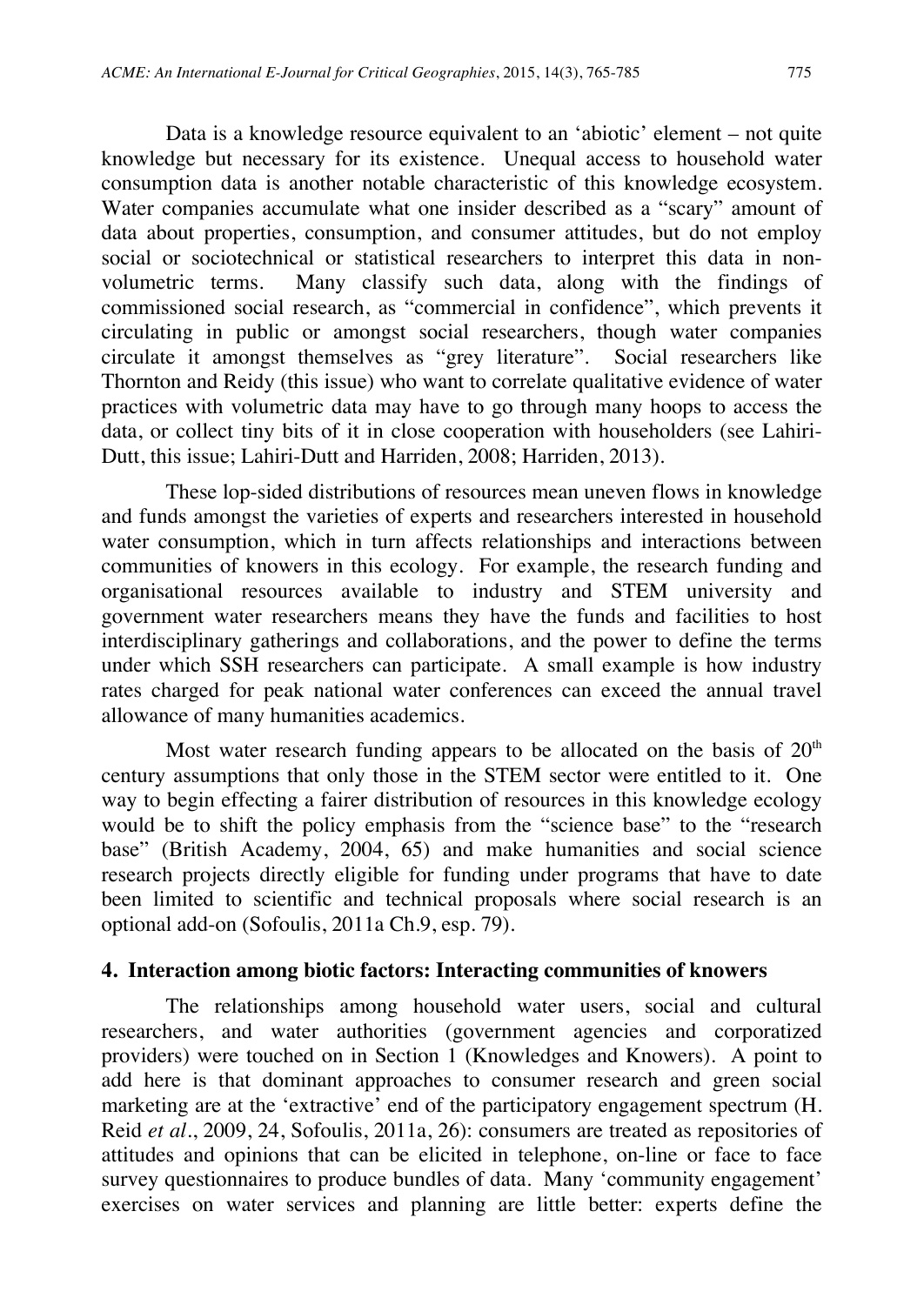problems and consult community representatives, but are not obliged to heed them or involve people in subsequent decision making, let alone acknowledge their influence (for an example, see Sofoulis, 2011a, 43-44). Examples of genuine participation that involve the joint identification of problems, collaborative research and design, and implementation of solutions in co-management arrangements are usually limited to 'pilot' programs.

The concept of knowledge integration implies a master discourse or knowledge base into which other knowledges may be incorporated and assimilated, perhaps to disappear without a trace. This integration model of interdisciplinarity works best among positivist sciences, but is challenged by post-positivist and interpretive knowledges. Epistemologically pluralist concepts like "interrelating disciplinary knowledges" (Pohl, 2005) or "knowledge ecology" (Santos, 2009) insist that knowledges do not have to be amalgamated into a normal science template to make valuable contributions to complex problem-solving. The knowledge ecology approach understands there are not just different fields or subjects of knowledge (such as a positivist paradigm hopes to 'integrate') but many different *kinds* of knowledges, *ways* of knowing, and diverse *perspectives* on any field of knowledge. One organism or species does not an ecosystem make. The proliferation of positivist science and quasi-scientistic reporting styles to the exclusion of SSH insights, cultural intelligence, social wisdom, and other unquantifiable contributions, signifies an unhealthy ecosystem where knowledge monocultures arise through "epistemological fascism" and "epistemicide" (Santos, 2009, 116).

Without such concepts as a knowledge ecology, the differences between STEM projects and HASS research can be under-recognised, as in many examples of water authorities who commission qualitative social research projects but then impose engineering or building project management templates on them, or who insist that only large data sets are valid. Water managers from positivist traditions may lack experience in negotiating different kinds of knowledge and knowers in a social reality where values are inseparable from facts. Resource economists Gentle and Olszac (2007) found the principal obstacles to implementing Australia's National Water Initiative were not imperfect scientific or technical knowledge, but technical water managers' unrealistic and impractical policy objectives and a lack of orientation, knowledge or experience when it came to dealing with "complex economic and social issues and processes", or "community engagement, particularly in situations of conflict and distrust". Likewise, stakeholders and community groups were "inexperience[d] in dealing with conflicts with governments and water planners over science, economic and social impacts, values, information and institutions" (Gentle and Olszac, 2007, 62).

Interactions between social and cultural researchers and the water industry are inevitably constrained, because even water companies that espouse 'triple bottom line' sustainability are reluctant to employ social and cultural research experts, preferring a 'stable' of outsourced social research providers hired and fired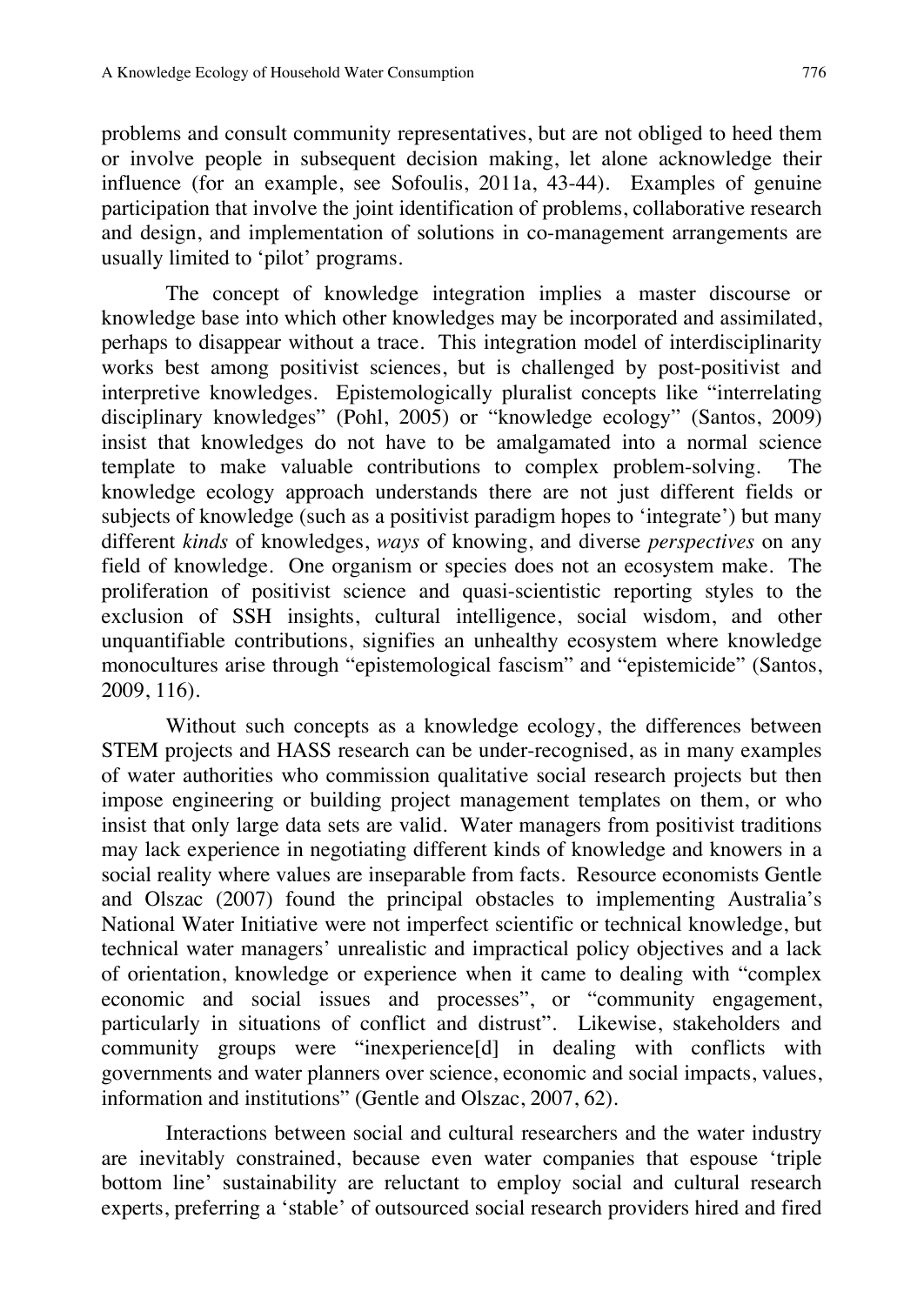on a project-by-project basis. The few social researchers employed full time in STEM water research settings can find themselves in an epistemological (and often a gender) minority, with little power to affect the dominance of positivist and rationalist discourse, and ground down by the constant battle to get human values taken seriously: "I feel like I am self-censoring in daily work where it [insistence on scientific rationalism] still nags away at a daily context" (interviewee quoted in Sofoulis, 2011a, 49)

Water managers unfamiliar with post-positivist paradigms may expect social research reports to be similar to those from engineering consultancies who provide instructions along with results that simply 'plug in' to existing operations. One engineer turned policy analyst compared them: "we have detailed reports with clear recommendations of action. Very clear and concise", whereas "The outcome of social research project is 'this is this', 'could be this', 'maybe this', 'I recommend doing another research project'". Social researchers needed to edit more carefully, make more precise recommendations, and "keep it to a language that the water industry is familiar with". While it is a reasonable expectation that HASS researchers communicate our findings in plain language, avoiding specialist language altogether can also reinforce the idea that social and cultural research, or interpretive methods, are little more than everyday 'subjective' or anecdotal knowledge.

'Translation' is another alternative to the 'integration' model of knowledge relations, as canvassed in a working paper by Sky Hugman that became the basis of Sofoulis *et al.* (2012). Knowledge translation, a concept much elaborated in medicine and nursing, works best when connected to ideas about linkage, exchange and communication, rather than one-way dissemination (Sofoulis *et al*., 2012, 7). Water managers may not know how to apply social and cultural research, while qualitative researchers cannot understand why positivist water managers can't simply interpret social research findings into their own water management frameworks. Both sides usually lack a category for the labour of knowledge translation or knowledge brokering needed to negotiate radical paradigm differences. Most social water research projects end with the delivery of the final report to the government or industry organisation, after which the research team dissolves; there is normally no budget or workload allocation for translational work. One counter-example was Yarra Valley Water in Victoria, which had employed an experienced cross-sectoral consultant specifically to be "the conduit" to help the corporation work through findings and implications of some qualitative social research into terms that made operational sense (Sofoulis, 2011a, 45).

However, a knowledge ecology perspective reveals limits to translation, for one kind of knowledge is not necessarily translatable, transferable or susceptible to integration with any other kind; nor is there some moral imperative to make it so. Rather, the injunction is to find out what kind of role that knowledge is playing or could play in relation to the other knowledges in the ecosystem, and what kinds of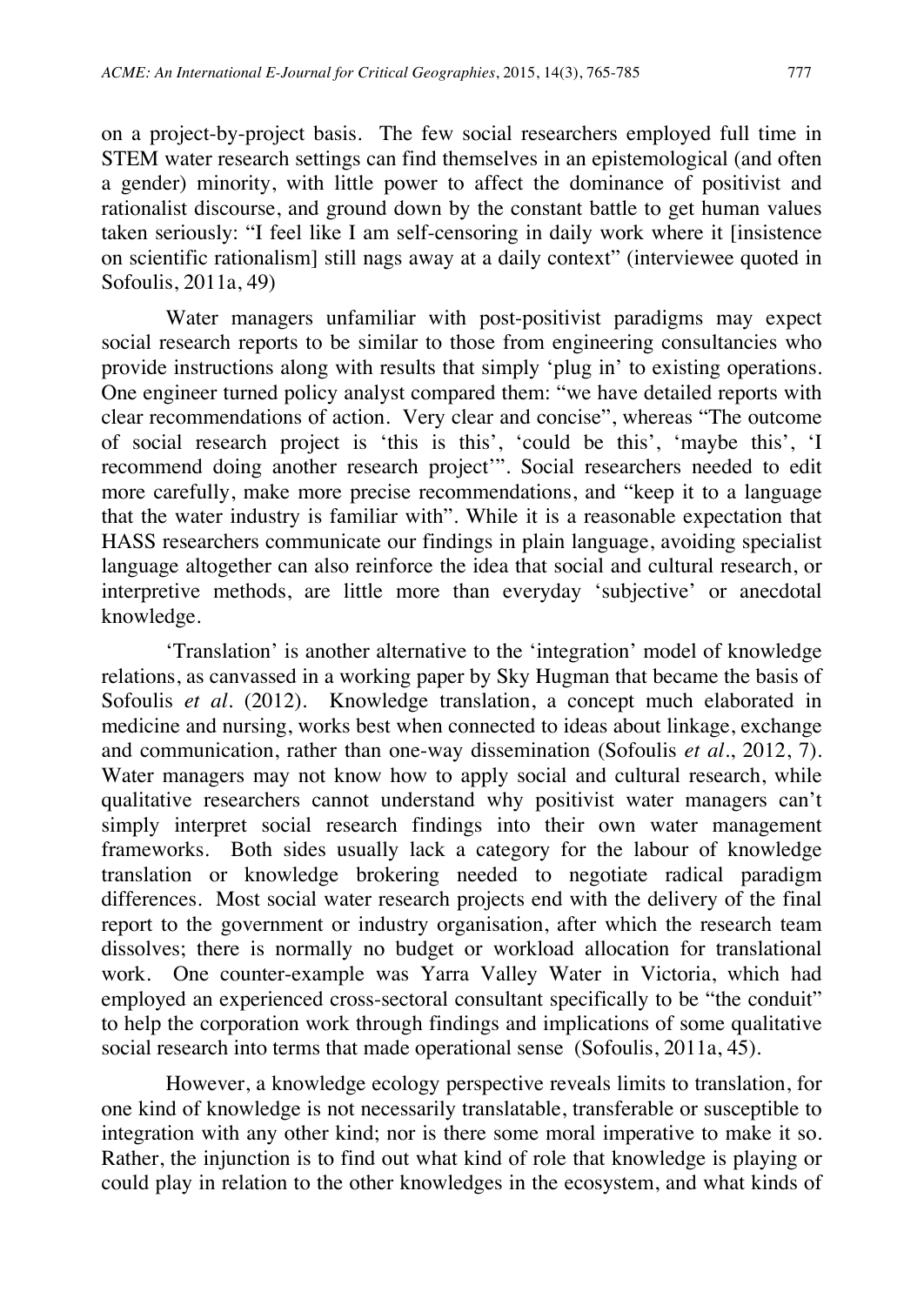'conduits' and pathways are available to mediate between the different knowledges and knowers relevant to solving a particular problem.

#### **5. Crossing internal and external boundaries**

Drawing an ecosystem boundary is a somewhat arbitrary process, as life systems are multi-scalar and every ecosystem could be a subsystem (or niche) within a larger ecosystem. An ecosystems analysis therefore observes the flow of resources, energy, materials and organisms into and out of the system. By analogy, with a knowledge ecology we might ask: what useful or influential knowledges are imported from *outside* that ecosystem, or exported to other knowledge domains from there? An example of the latter is knowledge from water-saving transferred to energy conservation or climate change adaptation programs. How rigorously or loosely are boundaries between different knowledges (and knowers) *within* the knowledge ecosystem maintained, and which (or whose) boundaries are respected or transgressed?

The water industry's preoccupation with the ABC paradigm and behavioural economics has kept it out of touch with the last half century of cultural studies of consumption. To supply bits of that missing cultural intelligence (Ang, 2011), some water managers turn to their own everyday lives for examples and explanations of aspects of water practices that fall outside of rationalist and marketing paradigms – such as how their wife takes baths according to how full dam storages are, or the pleasure they personally derive from hand-watering the garden. Similarly, in the absence of such sociological concepts as an informal public sphere, meso-level social formations (Sofoulis and Williams, 2008) or the importance of face to face conversations and peer group interactions in facilitating the spread of emotions and practices amongst social networks (Christakis and Fowler, 2009), water managers will refer to "dinner table conversations" or "barbeque conversations" as a way of acknowledging social interactions where people influence each others' ideas and practices, including around the adoption of new technologies, such as rainwater tanks. This access to knowledges of everyday household water practices, and of social network dynamics, provides a vital point of connection between water managers, HASS researchers, and householders.

The question of boundaries *within* a knowledge ecology is a sensitive one for cross-disciplinary collaborations in the water sector. Political philosopher Boaventura de Sousa Santos explains how the epistemological pluralism at the heart of a knowledge ecology requires acknowledging the limits of any particular knowledge system, especially one's own, which is difficult for dominant rationality:

Orthopedic thinking … grounds a kind of knowledge (modern science) that does not know well enough the limits of what it allows one to know of the experience of the world, and even less well the other kinds of knowledge that share with it the epistemological diversity of the world (Santos, 2009, 115).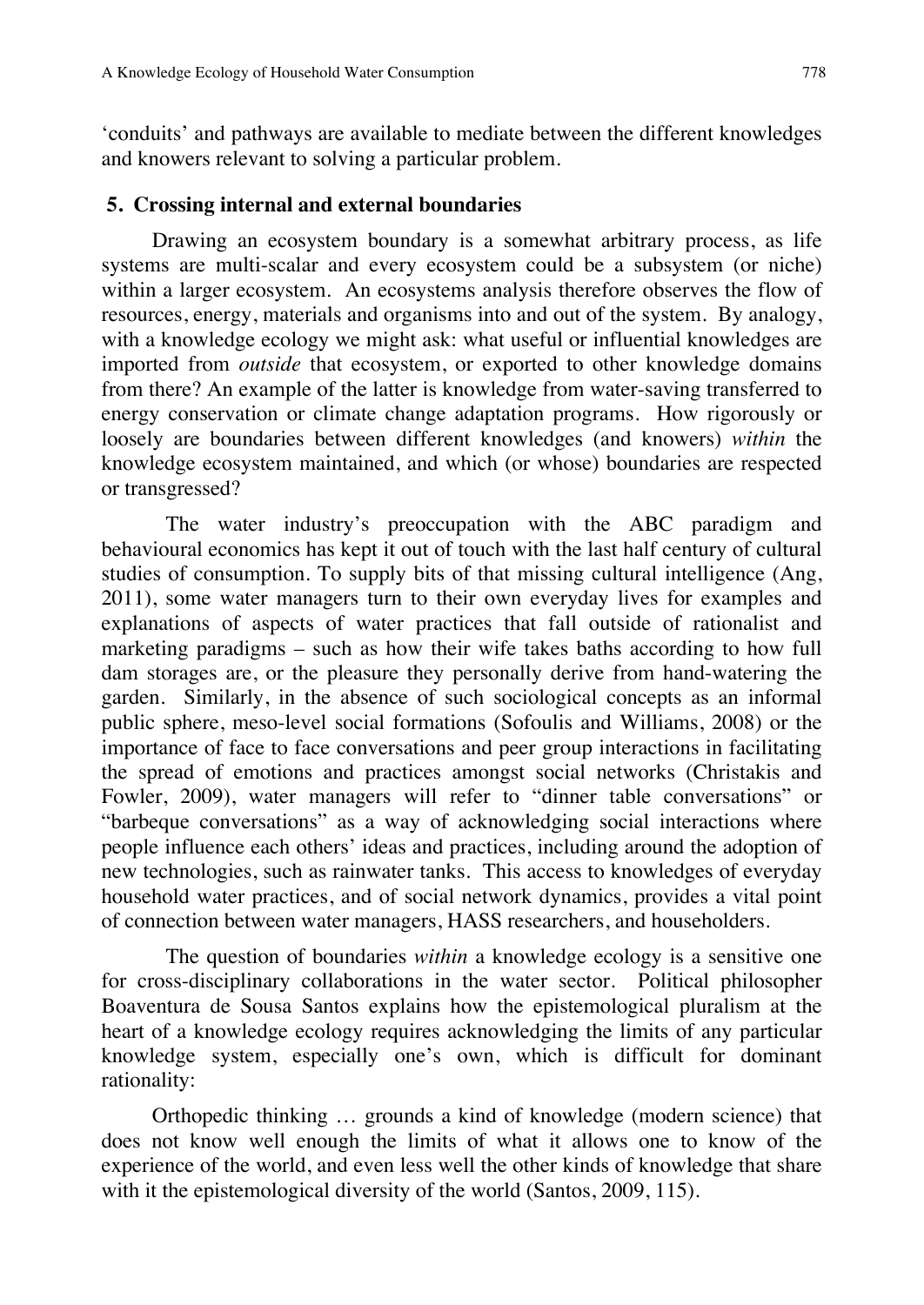This arrogance/ignorance is a source of frustration for SSH researchers whose industry partners expect them to merely churn out 'social data' for predictive science models, or who critique interpretive studies for lacking a null hypothesis. The insistence that SSH research simulate scientific data is a symptom of failure to appreciate what other kinds of knowledges are being excluded: the "orthopedic" rationalists do not even know what they are missing. What should be respected in "learned ignorance" as a "known unknown" is dismissed in "ignorant ignorance, which is not even aware that it does not know" (Santos, 2009,114, quoting 15<sup>th</sup> century philosopher theologian Nicholas of Cusa).

Boundaries between areas of knowledge or expertise are not necessarily symmetrical: an unbridgeable chasm between scientific and social expertise to a SSH researcher may be a barely noticeable dip to a STEM expert. It would be a scandal were an architectural historian or a philosopher of engineering to claim the credentials to build an office block or bridge (unless perhaps they were the designer and BBC housing program presenter Kevin McCloud), yet in almost any university water research centre or water utility there are scientists and engineers who claim to do social research, despite lacking formal credentials in theories and methods for studying people, culture and society. The *Cross-Connections* project found 'do it yourself' (DIY) social research was common, typically as an end-user survey added on to a scientific or technical study, sometimes with input from professional social researchers (Sofoulis, 2011a, 17). While at one level, DIY interdisciplinarity is a welcome recognition of the value of end-user perspectives, it also denies differences between STEM and SSH knowledges and devalues the latter with the tacit message that doing social research requires no special training.

Humanities and cultural researchers have our own ways of over-stepping ourselves, typically through being weak on methodology, but so strong on interpretation we can make the connections between the smallest sociological factoid – such as what some householder has to say about their washing up practices – and large scale societal and environmental issues of great import! For the pragmatic water managers who want to know how this knowledge will change "what we do on Monday"*,* more modest and delimited claims about where a particular bit of sociocultural knowledge best applies, and how exactly it might be used, are preferable to grand interpretations and theories.

#### **6. Evolution: Post-positivist engineers**

While this paper has emphasised points of unease in relationships between SSH and STEM knowledges around household water, there are factors that facilitate collaboration and help bring about changes in this knowledge ecology. First among these is climate. From the late 1990s to the mid-2000s, a behaviourist, price-focussed, systems engineering approach to managing household water demand applied broadly across Australian water authorities. As the so-called 'Millennium Drought' dragged on for up to a decade in some places, household water consumption dropped to a half or as low as a third of normal volumes; the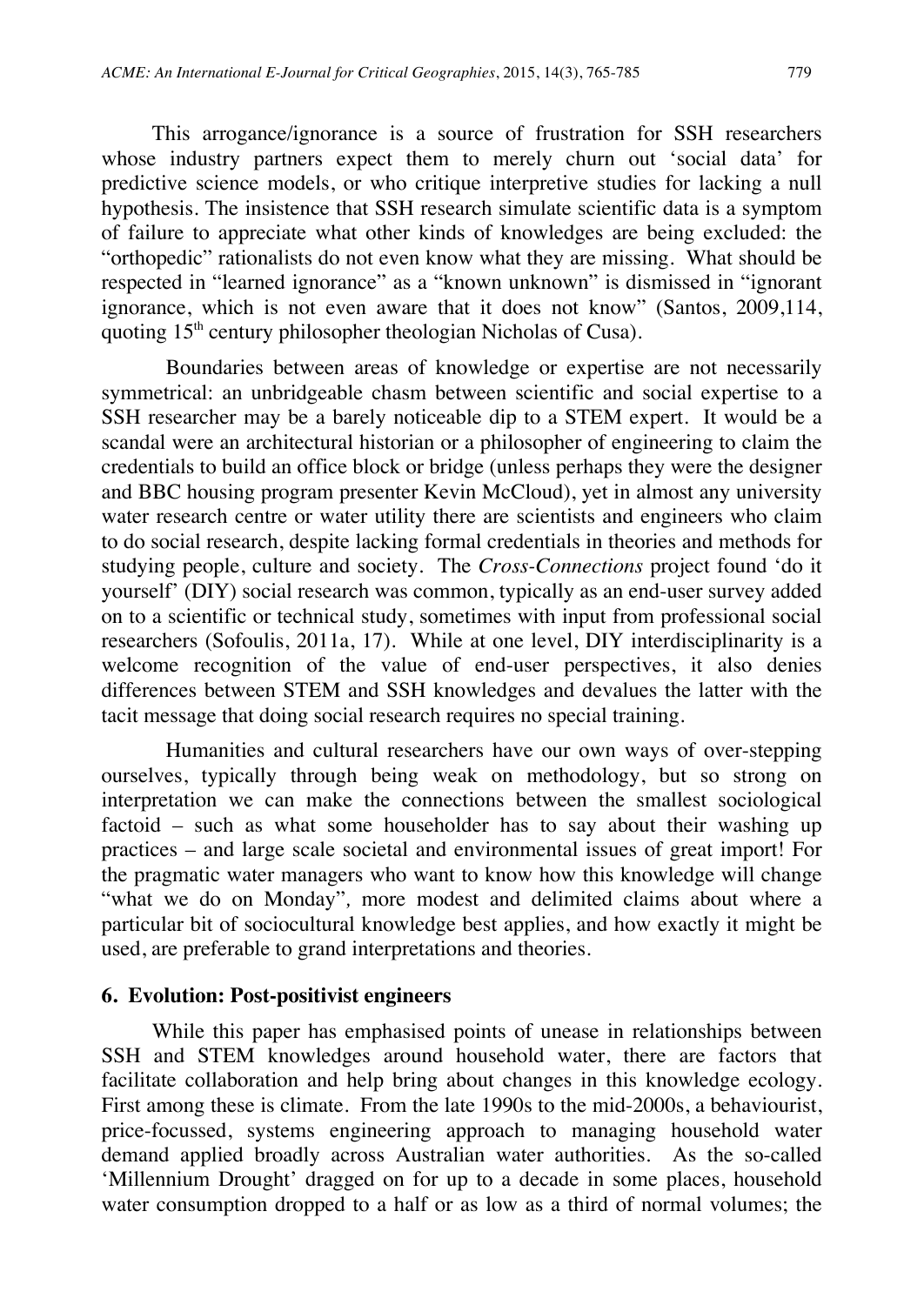uptake of water tanks and subsidy schemes exceeded economists' predictions, and many water-saving technologies and practices became normal, including reduced toilet flushing and low-water gardening. Water managers gained new respect for the water consciousness and civic mindedness householders were demonstrating, and started to picture water users as intelligent, responsible co-managers of urban water rather than selfish price-driven customers (Sofoulis and Strengers, 2011).

Some 'old school' engineers have become post-positivists who embrace a sustainability paradigm that includes social accountability and acceptance of diverse perspectives – even including the spiritual and aesthetic – as part of planning and decision-making. New generation engineering graduates may have taken units or sub-majors in engineering or environmental management, environmental engineering, or in SSH areas, all of which introduce aspects of human, social and/or biological complexity that were missing from conventional engineering training. Some innovative engineers (notably, Mitchell *et al.*, 2013) take a transdisciplinary approach and incorporate socio-cultural-technical considerations at the outset.

Changes afoot in the humanities and social sciences make collaborations with the water sector more likely. Among these are the rise of post-dualist and systems thinking, such as the knowledge ecology idea articulated here, which can facilitate communications with those from the STEM sector. Fields like human and cultural geography and the environmental humanities have emerged as important locales for SSH researchers interested in questions of climate change, resource management, everyday practices and their supporting infrastructures. One concentration is the Australian Centre for Cultural Environmental Research, directed by Laureate Professor Lesley Head at the University of Wollongong; another is the Fresh Water Governance network (Patterson *et al.*, 2013). Ongoing impetus to crossdisciplinary and cross-sectoral collaboration comes from universities and governments keen to develop engaged research and show useful applications for public spending on research, so that SSH researchers are encouraged to find partners and funding.

#### **Conclusion**

The notion of a knowledge ecosystem readily invokes a diversity of knowledges, knowers and interactions that do not all end in integration, despite the imaginings of those on top of the knowledge food chain. Paying attention to the distribution of resources and facilities adds a political economy dimension to a knowledge ecology analysis, revealing divergent wealth and status across knowledge sectors. These disparities limit interdisciplinary interactions, as some kinds of knowers literally do have more power than others to define the reality and determine what counts as evidence or knowledge and who gets to produce, consume or hide it.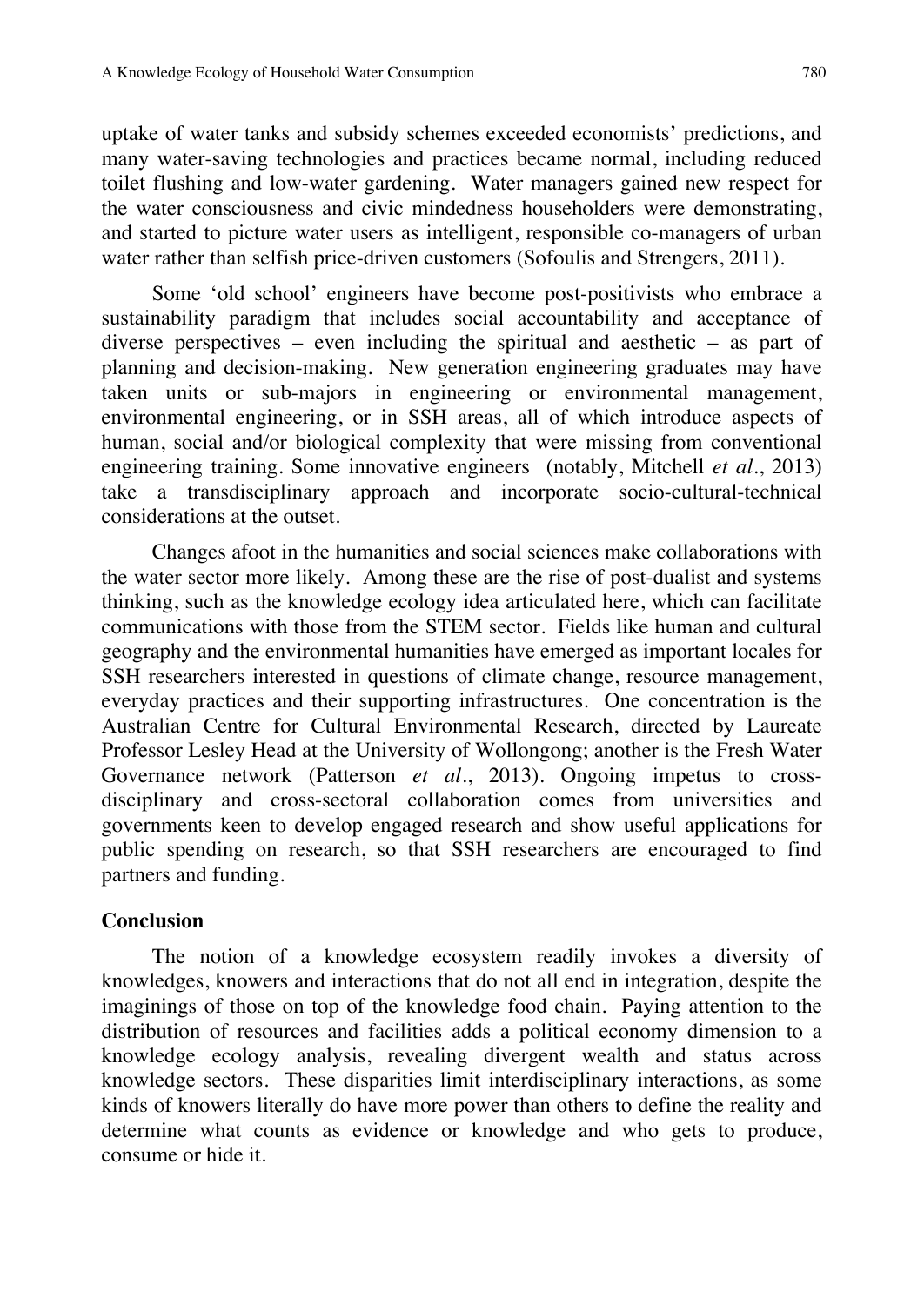Tendencies towards a positivist knowledge monoculture are countered by a flourishing of social and cultural research and humanities scholarship to produce an epistemologically diverse array of knowledges, supported by a wide variety of agencies besides water providers (see Humphry *et al.,* 2011, 8-35). The water industry is interested in social research, but keeping researchers outside reduces the capacity for their insights to alter the scope of research questions or aid translation between knowledge paradigms.

Among the most fragile elements in this knowledge ecosystem are the links between and amongst social and cultural researchers on water, small minorities within their diverse 'home' disciplines, who interact with much better resourced STEM counterparts without enjoying anything like their supportive infrastructures of professional or academic organisations, shared research facilities and sponsored annual conferences. The connections we forge and maintain, however informally, and the events we manage to stage, however irregularly (like *Tapping the Turn*), can create more secure knowledge niches by manifesting ourselves as communities of knowers who for a few hours or days are not in an epistemological minority.

Adopting a knowledge ecology perspective will not in the short term alter the power/knowledge relations that let STEM experts determine if, when and why SSH research on water is needed and fundable. What it can do, though, is help break down an epistemological monoculture, and change how interpretive, qualitative and site-specific knowledges are valued and respected, and at which stages and in which forums experts on culture and society – including the voices of ordinary people – are to be heard.

#### **Acknowledgements**

The author is grateful to Professor Ien Ang and the Institute for Culture and Society (and its antecedents) at the University of Western Sydney, as well as the Australian Academy of Humanities, for supporting various water-related projects and events. The research on metropolitan water managers and social and cultural researchers was supported by a National Water Commission Fellowship, 2010-11, with expert assistance from Dr Justine Humphry and Dr Vibha Bhattarai Upadhyay and sound advice from the Steering Committee. The Institute for Culture and Society supported the Knowledge Ecologies Workshops project. Stephan Pfausch of the Hawkesbury Environmental Institute added 'evolution' to the ecosystems description template borrowed from Anderson (n.d.). Many thanks to the 'Scaling Down' editors, Kuntala Lahiri-Dutt for encouragement, and Dena Fam for excellent editing. On behalf of the readers, and myself, I thank Flurina Schneider and Michael Finewood for their thoughtful and challenging reviews, and *ACME*  Co-Editor David Butz for his helpful editorial advice.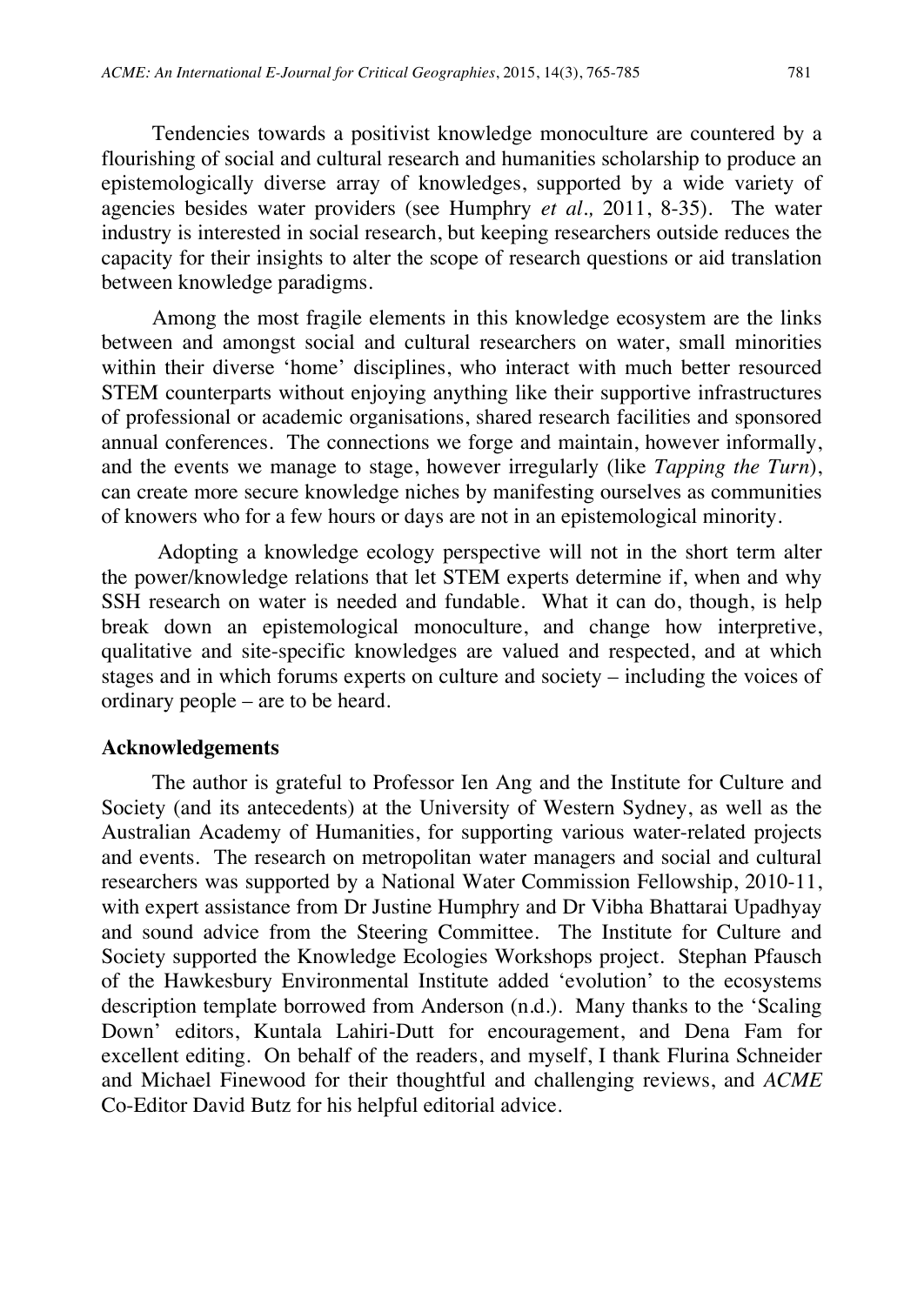#### **References**

- ABS [Australian Bureau of Statistics]. 2010. *Research and Experimental Government and Private Non-Profit Organisations 8109.0 – 2008-09*. Canberra: Australian Bureau of Statistics, Commonwealth of Australia.
- Allon, Fiona and Zoë Sofoulis. 2006. Everyday water: Cultures in transition. *Australian Geographer* 37(1), 45‐55.
- Anderson, H. (n.d.) 'How to describe the characteristics & boundaries of the ecosystem', eHow.com http://www.ehow.com/how\_8459103\_describecharacteristics-boundaries-ecosystem.html#ixzz2B91kdhvP
- Anderson, Kay and Bruce P. Braun. 2008. Introduction. In, Kay Anderson and Bruce P. Braun (eds.), *Environment: Critical Essays in Human Geography.* Aldershot: Ashgate, pp. xi – xx.
- Ang, Ien. 2011. Navigating complexity: From cultural critique to cultural intelligence. *Continuum* 25(6), 779‐794.
- Bammer, Gabriele. 2013. *Disciplining Interdisciplinarity: Integration and Implementation Sciences for Researching Complex Real-World Problems*. Australian National University, Canberra: ANU E Press.
- British Academy. 2004. 'That full complement of riches': the contributions of the arts, humanities and social sciences to the nation's wealth. London: British Academy. http://www.britac.ac.uk/policy/full-complement-riches.cfm (Accessed 18 June 2014)
- Browne, Alison L., Will Medd and Ben Anderson. 2013. Developing novel approaches to tracking domestic water demand under uncertainty - A reflection on the 'up scaling' of social science approaches in the United Kingdom. *Water Resources Management* 27(4), 1013-1035.
- Christakis, Nicholas A. and James H. Fowler. 2009. *Connected: The Surprising Power of Our Social Networks and How They Shape Our Lives*. New York: Little Brown and Co./ Hachette.
- Department of Industry. 2013. *Strategic Research Priorities.* Canberra: Australian Government. http://www.innovation.gov.au/Research/Pages/StrategicResearchPriorities.as px
- Fischer, Frank 2000. *Citizens, Experts and the Environment: The Politics of Local Knowledge.* Durham and London: Duke University Press.
- Gentle, Geraldine and Chris Olszak. 2007.Water planning: Principles, practices and evaluation. In, Karen Hussey and Stephen Dovers (eds.), *Managing Water for Australia: The Social and Institutional Challenges.* Collingwood: CSIRO Publishing.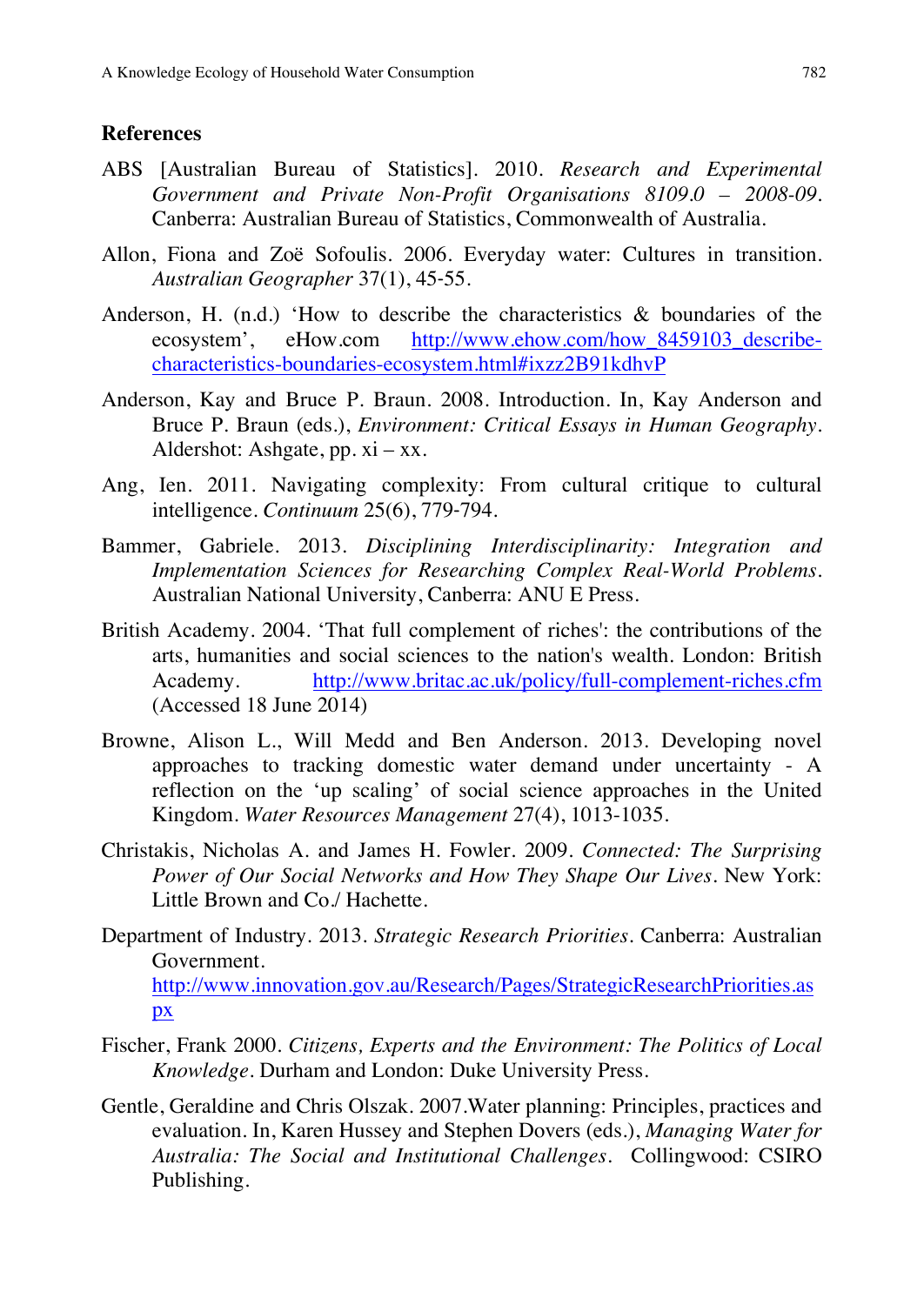- Gibbons, Michael, Camille Limoges, Helga Nowotny, Simon Schwartzman, Peter Scott and Martin Trow. 1994. *The New Production of Knowledge: The Dynamics of Science and Research in Contemporary Societies.* London: Sage.
- Hacking, Ian. 1990. The taming of chance. Cambridge: Cambridge University Press.
- Haraway, Donna. 1988. Situated knowledges: The science question in feminism and the privilege of partial perspective. *Feminist Studies* 14(3), 575–599.
- Harriden, Kate. 2013. Water diaries: Generate intra-household water use data generate water use behaviour change. *Journal of Water, Sanitation and Hygiene for Development* 3(1), 70–80.
- Head, Lesley. 2008. Nature, networks and desire: Changing cultures of water in Australia. In, Patrick Troy (ed.), *Troubled Waters: Confronting the Water Crisis in Australia's Cities.* Canberra: ANU E-Press, pp. 67–80.
- Humphry, Justine, Zoë Sofoulis, and Vibha Bhattarai Upadhyay. 2011. *Tributaries: A Directory of Social and Cultural Research on Urban Water*. Centre for Cultural Research, University of Western Sydney, Parramatta. http://www.uws.edu.au/\_\_data/assets/pdf\_file/0006/222981/CCR2878\_Tribut aries\_paper\_linked5.pdf
- King, Katie. 2012. *Networked Reenactments: Stories Transdisciplinary Knowledges Tell.* Durham and London: Duke University Press.
- Lahiri-Dutt, Kuntala (ed.). 2006. *Fluid Bonds: Views on Gender and Water.* Stree: Kolkata.
- Lahiri-Dutt, Kuntala and Kate Harriden. 2008. Act on gender: A peep into intrahousehold water use in the Australian Capital Territory (ACT) Region. *Rural Society* 18(3), 230-243.
- Medd, Will and Elizabeth Shove. 2007. *The Sociology of Water Use*. London: UK Water Industry Research (UKWIR) Ltd. Ref: 07/CU/02/2 .
- Mitchell, Cynthia, Dena Fam, and Kumi Abeysuriya. 2013*. Transitioning to Sustainable Sanitation: A Transdisciplinary Pilot Project of Urine Diversion.*  Sydney: Institute for Sustainable Futures, University of Technology Sydney. http://www.isf.uts.edu.au/publications/Mitcheletal2013funny-dunny-pilot.pdf
- Nowotny, Helga, *et al.* 2013 Vilnius Declaration Horizons for Social Sciences and Humanities, Vilnius, 24 September 2013. http://horizons.mruni.eu/.
- Patterson, James J., Anna Lukasiewicz, Philip J. Wallis, Naomi Rubenstein, Brian Coffey, Elizabeth Gachenga and A. Jasmyn J. Lynch. 2013. Tapping fresh currents: Fostering early-career researchers in transdisciplinary water governance research. *Water Alternatives* 6(2), 293-312.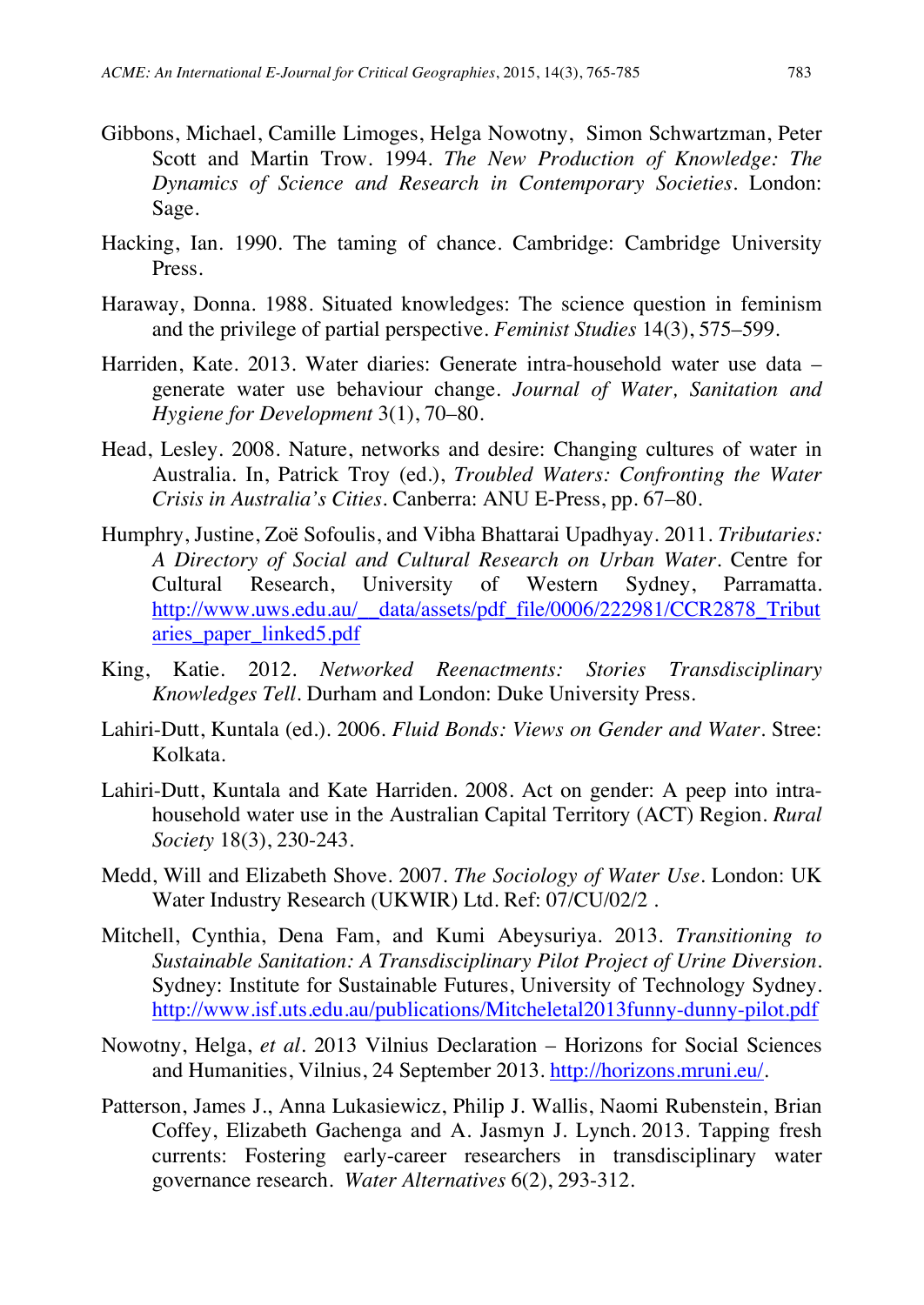- Pohl, Christian. 2005. Transdisciplinary collaboration in environmental research. *Futures* 37, 1159–1178.
- Pullinger, Martin, Alison L. Browne, Will Medd, and Ben Anderson. 2013. *Patterns of Water: The Water Related Practices of Households in Southern England and their Influence on Water Consumption and Demand Management.* Lancaster University, Lancaster UK. Access via https://www.escholar.manchester.ac.uk/uk-ac-man-scw:187780
- Reid H., M. Alam, R. Berger, T. Cannon, S. Huq and A. Milligan. 2009. Community-based adaptation to climate change: An overview. In, *Community-Based Adaptation to Climate Change,* No. 60 of Participatory Learning and Action, IIED [International Institute for Environment and Development], Burnham (Bucks.), 9-33.
- Reid W.V., C. Bréchignac and Yuan Tseh Lee. 2009. Earth system research priorities, Editorial, *Science 17* 325(5938), 245.
- Santos, Boaventura de Sousa. 2009. A Non-Occidentalist West?: Learned ignorance and ecology of knowledge. *Theory Culture Society* 26, 103-125.
- Sharp, Liz, Adrian McDonald, Patrick Sim, Kathy Knamiller, Christine Sefton and Sam Wong. 2011. Positivism, post-positivism and domestic water demand: Interrelating science across the paradigmatic divide*. Transactions of the Institute of British Geographers* NS 36, 501-515.
- Shove, Elizabeth. 2010. Beyond the ABC: Climate change policy and theories of social change. *Environment and Planning A* 42, 1273‐1285.
- Sofoulis, Zoë. 2013. Below the Double Bottom Line: The challenge of socially sustainable urban water strategies. *Australian Journal of Water Resources* 7(2), 211-221.
- Sofoulis, Zoë. 2012. Water Systems Adaptation: An Australian cultural researcher's perspective. *Water Resources Management* 26(15), 949-951.
- Sofoulis, Zoë. 2011a. Cross-Connections: Linking urban water managers with humanities, arts and social sciences researchers. *Waterlines Report Series* 60 (October 2011), National Water Commission, Canberra.
- Sofoulis, Zoë. 2011b. Skirting complexity: The retarding quest for the average water user. *Continuum* 25(6), 795‐810.
- Sofoulis, Zoë. 2005. Big water, everyday water: A sociotechnical perspective. *Continuum: Journal of Media and Cultural Studies* 19(4), 445‐63.
- Sofoulis, Zoe, Carolyn Williams, Marnie Campbell, and Penny Rossiter. 2007. Demand management through cultural innovation: User models: Final report. Centre for Cultural Research, University of Western Sydney.